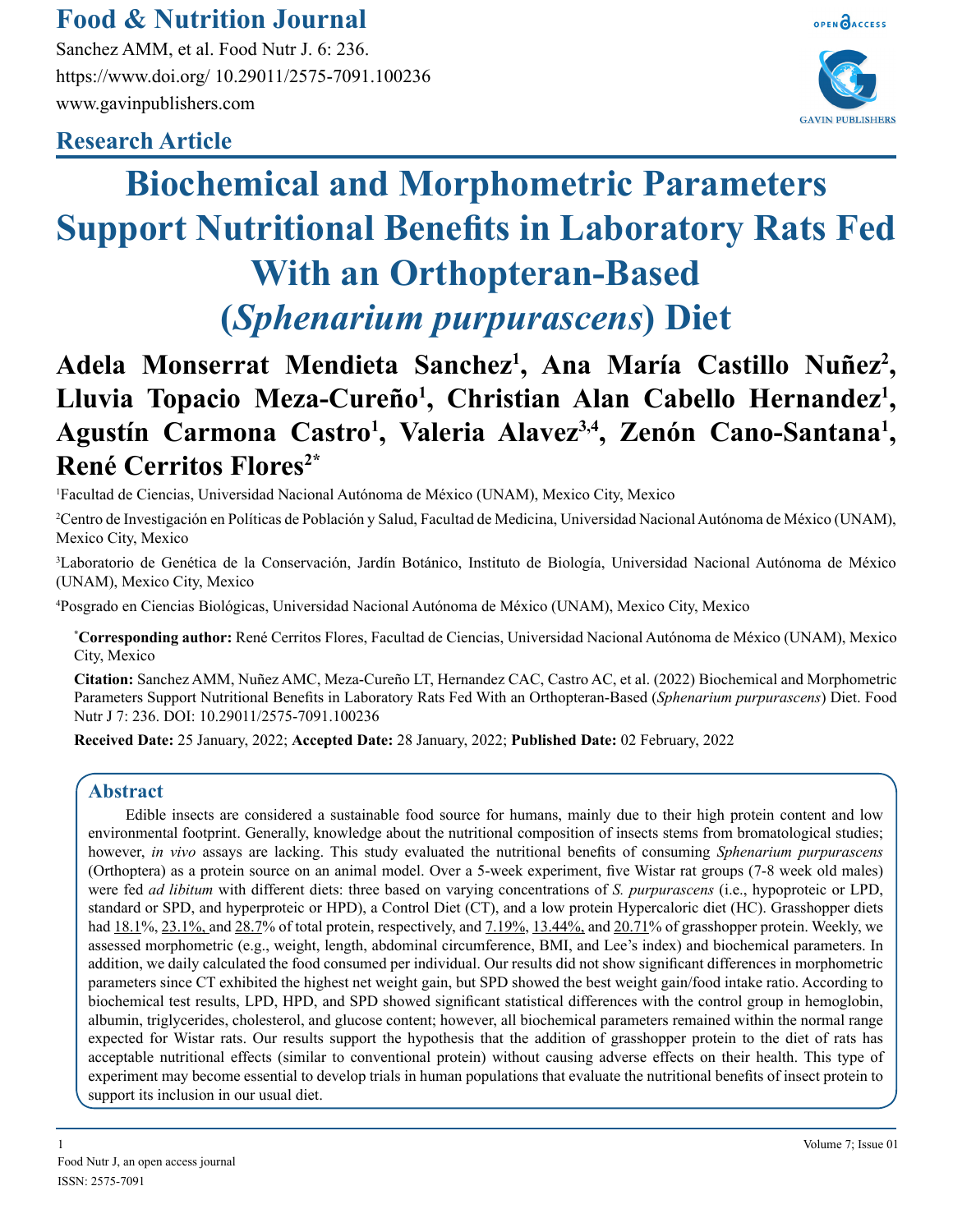**Keywords:** Grasshopper; Protein; Rat Diet; Nutrition; Edible Insects; Orthopteran

## **Introduction**

The consumption of edible insects has been reported for several centuries in diverse cultures around the world. For example, in Mexico, the first reports about edible insects date back to 1557, when Sahagún described about 96 edible species in the Florentine Codex [1]. Thus, the potential of edible insects as a nutritious food source has been constantly discussed. The first bromatological analyses to determine their carbohydrate, lipid, and protein content were carried out in the 1930s [2]. For instance, under this approach, Yamafuji and Yonezawa [3] analyzed the pupa of *Bombyx mori* (Lepidoptera), bringing about the differences between protein and non-protein nitrogen content. For almost 100 years, numerous investigations have replicated these methods. However, the greatest problem in determining the nutritional potential of insects (especially their protein content) is assessing digestible protein versus total nitrogen contents, specifically, the N-acetyl glucosamine content within the cytoskeletal chitin, which is non-assimilable [4]. Moreover, the quantity of non-protein nitrogen can change among phylogenetically close species, life cycle stages, and diets, mainly due to the cytoskeletal protein composition [5]. It was not until the 80's when the first research on digestibility and assimilation of insect proteins was carried out *in vivo* [6]. Back then, Dreyer and Wehmeyer [7] reported high digestibility and assimilation values on rats fed with lepidopteran larvae (*Gonimbrasia belina*), and recently, Oibiokpa, et al*.* [8] conducted a study to determine the nutritional effect of four insect species on Wistar rats finding that *Melanoplus foedus* (Orthoptera) possessed a protein content of 75.08%. However, *in vivo* studies to determine the nutritional effect of edible insects are still scarce.

Within Insecta, order Orthoptera stands out for its large number of edible species. These insects inhabit a wide variety of geographical regions within natural environments and agroecosystems [9]. Early analyses on orthopterans already mentioned a high protein content revealed by conventional biochemical methods. For example, dry weight values are 61.1%, 63.5%, and 75% for *Nomadacris septemfasciata* [10], *Schistocerca gregaria* [11], and *Locusta migratoria* [2], respectively. In addition, Banjo, et al*.* [12] determined a protein content of 63.1% in *Trimerotropis* spp., while values up to 58%, 49.7%, and 26.8% are reported for *Nomadacris fasciata, L. migratoria,* and *Zonocereus varigatus,* respectively [13]. All these species are considered pests in agriculture and controlling them has been challenging. For instance, *L. migratoria* causes millionaire losses per year, risking alimentary security in Africa, which worsens during crises like the COVID-19 pandemic [14]. Also, *Sphenarium purpurascens* is considered one of the most devastating species in central Mexico [15]. Some studies on pest control report slight effectiveness

through conventional methods but with negative environmental and health consequences due to the constant use of pesticides [16- 18]. Therefore, the development of sustainable methods of pest control management is needed.

In Mexico, grasshoppers are both a pest and an edible insect of great importance for local gastronomy [19-25]. Thus, exploiting insects for consumption is feasible and could contribute as a pest control mechanism [23-25]. Furthermore, the harvest and commercialization of only a fraction of grasshopper populations from agroecosystems could result in significant economic incomes [20]. In addition, these species are rich in nutrients with protein contents ranging from 52.6% to 71.5% (dry weight), lipids from 5.75% to 19.56%, fiber from 1.58% to 11.05%, and carbohydrates from 8.11% to 21% [21, 26]. Grasshoppers are also a good source of vitamin D  $(164.91 \text{ U} \cdot \text{I}/100 \text{ g})$  and vitamin B: thiamine  $(0.27$ mg/100 g), riboflavin (0.59 mg/100 g), and niacin (1.56 mg/100 g) [22]. This species could potentially produce approximately 350,000 tons of grasshoppers annually and sustainably. With this yield, it is possible to feed around 9 million people per year, considering the protein recommended daily intake of 25 g per day [25] or 0.8-1 g/kg for adults and 0.9 g/kg for children and adolescents [27]. Exploiting this nutritional potential could be of great importance in regions where malnutrition prevalence is very high, such as Africa, Asia, and Latin America. For instance, the United Nations Children's Fund (UNICEF) indicates that Mexican children have severe malnutrition and obesity problems [28]. Mexico ranked first in childhood obesity in 2019 because one in three children between the age of 5 and 11 were overweight, while 36% of adolescents between the age of 12 and 19 had this condition [28]. To address these issues, insect consumption is a promising alimentary alternative due to their high nutrient content and because several species grow into high population densities. Parameters to assess the nutritional condition of humans can be classified into two broad categories: morphometric measures like weight, size, and abdominal circumference, which are needed to obtain the body mass index or BMI [29,30], and biochemical measures such as creatinine/height, nitrogen balance, and 3-methyl-histidine, prealbumin, retinol-bound protein, transferrin, somatomedin, and cholesterol contents [29]. In laboratory rats, the same parameters are used; mostly, albumin and prealbumin contents and morphometric measures necessary to calculate BMI and Lee index, which is an assessment of the BMI commonly used in rats [8, 31, 32]. The parameters quantified in basic blood profiles are also significant for detecting diseases (e.g., hemoglobin, glucose, and hematocrit, among others) [33, 34].

Due to ethical and biosecurity concerns, *in vivo* assays to determine the nutrient quality of any novel food for regular human consumption must be tested on animals. These studies allow evaluating adverse or potentially negative effects on vulnerable subpopulations through detecting alterations on: 1) absorption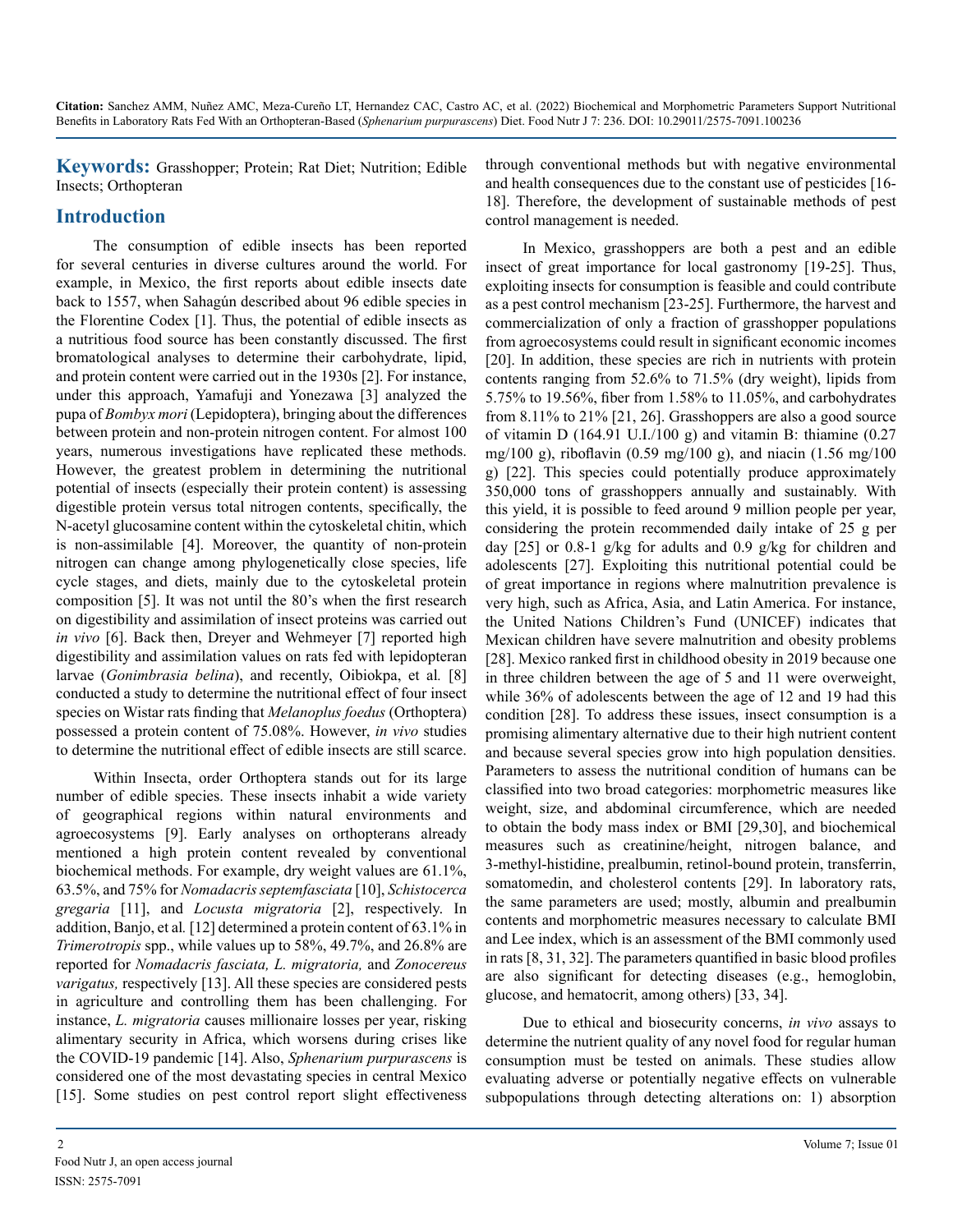and secretion mechanisms; 2) biochemical, physiological, and metabolic responses; and 3) organs functioning [35]. In particular, assays are frequently conducted on Wistar rats because they are easily handled and the analyzed parameters can be extrapolated to humans, despite their phylogenetic distance [36]. For example, Cossio-Bolaños et al*.* [37] accurately reported weight and size changes in rats fed with a normal diet. In this work, we evaluated the effect of three diets added with different concentrations of *S. purpurascens* protein, assessing growth and development parameters on Wistar rats. Then, we compared the results with a control diet and a nutritionally deficient diet (i.e., high in carbohydrates and low in proteins, similar to recent human diets consisting of highly processed and refined products). This type of protocol is needed to support orthopterans as a healthy protein source for human populations.

#### **Materials and Methods**

#### **Collection and nutritional assessment of** *Sphenarium purpurascens*

Grasshoppers were collected with a conical net at Village Santa María Zacatepec, Puebla, and adjacent areas. Most insects were in their adult stage. Afterward, grasshoppers were manually separated from the rest of the material and cleansed thrice in 50 L of water at room temperature. Then, they were dehydrated in three phases: 1) mechanical drying in a centrifuge with heat for two 5 min cycles; 2) roasting in a metallic sheet (comal) at 100°C for approximately 30 min until they acquired a reddish color; and 3) solar exposition for 5-6 h, moving them constantly. Finally, the nutrient composition of a sample was analyzed (Table S1) in the Laboratorio de Química y Análisis de Alimentos of the Departamento de Alimentos y Biotecnología, Facultad de Química, UNAM, in November 2018. Grasshoppers were stored at room temperature.

#### **Dietary formulation**

The experimental set-up was based on five treatments with different protein quantities (Table 1, S2), as follows: 1) Control diet (CT): commercial feed *Nutricubo*; 2) Standard protein diet (SPD): formulated with *S. purpurascens* protein in a percentage similar to commercial feed *Nutricubo*; 3) Hyperproteic diet (HPD): *S. purpurascens-*based with protein content 50% higher than commercial feed; 4) Hypoproteic diet (LPD): *S. purpurascens*based with protein content 50% lower than commercial feed; and 5) Hypercaloric diet (HC): feed high in carbohydrates without grasshopper protein and added with highly processed foods (Maruchan® Ramen instant noodles, chicken flavor). Rats fed with CT, SPD, HPD, and LPD were provided with water, while HC rats had access to a caloric soft drink (i.e., Coca-Cola® soda type diluted to 50% with water).

Orthoptheran-based diets were elaborated with dehydrated grasshopper flour, corn flour, dried amaranth, roasted peanut without salt, and barley flour. These ingredients were selected because they are all locally produced and have a Mesoamerican origin (except barley) so they are easily accessible. The quantities of these ingredients were determined according to NOM-062- ZOO-1999 recommendations [38] and based on the nutrients reported for the commercial feed Rodent Laboratory Chow 5001. Nutritional values were obtained from the food composition tables of INCAP/OPS [39], and PROFECO [40] for instant noodles, and from bromatological analysis carried out by the Facultad de Química of the UNAM for the commercial feed *Nutricubo* (Table S3). Ingredients specific to each diet were mixed manually and shaped into pellets. These were baked at 200°C for 10 min on both sides and then at 180°C for one hour, turning them every 20 min for uniform cooking and to avoid contamination. Finally, they were left to cool on paper and stored in labeled Styrofoam containers.

#### **Experimental design**

Fifty young male Wistar rats (approximately 7-8 weeks old) were donated by the animal facility center of the Facultad de Ciencias, UNAM. The animals, with an initial weight of  $210 \pm 28$ g and identified through ear punches, were randomly divided into 5 experimental groups of 10 individuals. Each group had ad libitum access to feed and liquids for five weeks and were housed in groups of five rats in labeled polypropylene cages at a temperature of 22  $\pm 1$ °C and lighting cycles of 12h light/ 12h dark. At the end of the experiment, animals were euthanized by an overdose of isoflurane following NOM-062-ZOO-1999 [38] guidelines, to avoid pain and stress after the experimental period. This study was approved by the Comité Interno de Cuidado y Uso de Animales de Laboratorio de la Facultad de Medicina, UNAM, and animal handling and all experiments were performed under the guidelines of international and national regulatory instruments for animal welfare, such as NOM-062-ZOO-1999 [38]. During the entire experimental period, the pain and discomfort of the animals were minimized as much as possible.

#### **Blood sampling and biochemical parameters**

Blood collection was performed weekly from the beginning of the study. Rats were individually anesthetized with isoflurane and 500 µL of blood were drawn through a tail cut following NOM-062-ZOO-1999 [38] guidelines. The latter indicates that it is safe to extract 7.5% of blood every 7 days [41]. This procedure was performed from 8 to 10 in the morning each time. Blood samples were placed in heparinized Eppendorf tubes and stored in cold conditions to quantify hemoglobin, albumin, glucose, cholesterol, and triglycerides by spectrophotometry using Spinreact® kits.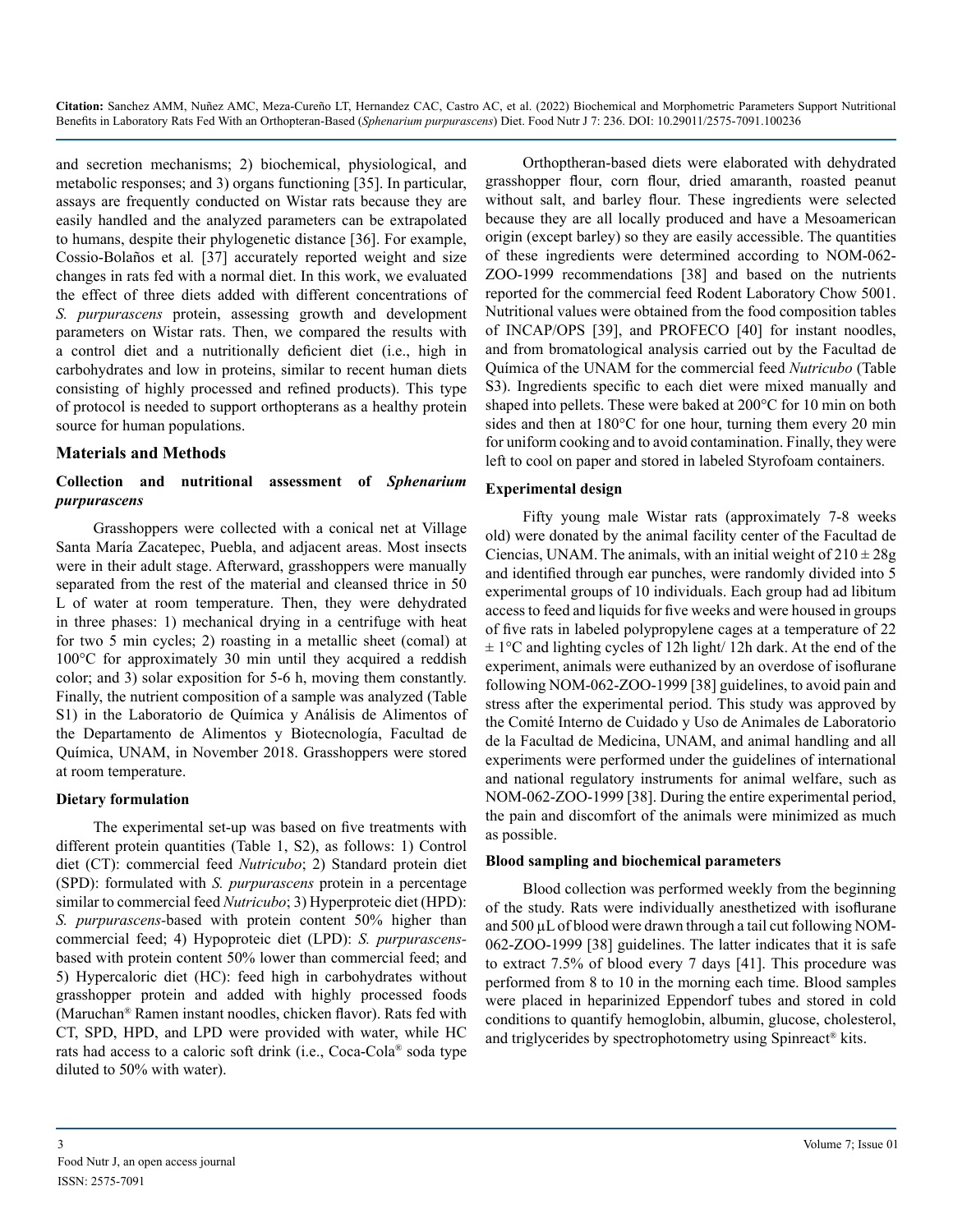#### **Morphometric parameters**

Morphometric parameters were measured at the beginning of the experiment and monitored weekly. Rats were weighed using an electronic scale (ADIR®) and body weight gain was estimated as follows: Body weight  $gain = \nWekly body weight - Initial body weight$ **.** Body size measurements, i.e., body length (or nasal-anal length, from the tip of the nose to the base of the tail), total length (from the tip of the nose to the tip of the tail), and abdominal circumference (just below the ribs), were taken with a metric tape measure [31]. Body length changes were assessed following the same logic of the weight gain formula. Additionally, body weight and body length measures were used to calculate the BMI and Lee's index, as follows [31]:

Body mass index 
$$
(BMI)
$$
 = 
$$
\frac{weight(y)}{weakly size^{2}(cm^{2})}
$$
  
Lee index = 
$$
\frac{\sqrt[3]{weakly body weight(g)}}{weakly size (cm)}
$$

#### **Feed intake**

Every 24 hours, the initial and final feed amount per box was weighed, and the intake was calculated through a subtraction, similar to that described by Oibiokpa et al. [8]. Then, the result was divided by the number of individuals per box to obtain the average feed intake per individual.

#### **Statistical analyses**

Morphometric parameters and blood biochemistry data were analyzed with a factorial ANOVA and an ANOVA, both of repeated measures. To test for normality, Shapiro-Wilk and post

hoc Tukey tests were performed. These analyses were carried out with STATA® software (version 12.0). Finally, the correlation between gained weight and feed intake was examined through the Pearson linear correlation coefficient. Extreme data in the blood chemistry parameters were eliminated and replaced with the mean obtained from the rest of the individuals in the same experimental group.

#### **Results**

#### **Diet design**

We designed four of the five diets assessed in this study. Three of them had different grasshopper protein concentrations (i.e., low: LPD; standard: SPD; and high: HPD), while the fourth (HC) sought to resemble a Western urban diet for humans, without protein content from *S. purpurascens* (Table 1). We compared these treatments with a control group fed with a diet (CT) based on the commercial feed for Wistar rats regularly used in the animal facility center (Facultad de Ciencias, UNAM). The average amount of protein from commercial feed (CT) was 23%, while lipids and carbohydrates were 8. 22% and 57%, respectively. In insect-based diets, total protein contents were 23.1% (SPD), 18.1% (LPD), and 28.7% (HPD), lipid values were 11.4% (SPD), 12.2% (LPD), and 10.9% (HPD), and grasshopper protein contents were 13.44% (SPD), 7.19% (LPD), and 20.71% (HPD). Finally, in the diet based on highly processed products and sugary drinks (HC), protein, lipids and carbohydrates values were 12%, 12.9%, and 65.8%, respectively (Table 1). The bromatological analysis revealed that *S. purpurascens* has 59.75 g of protein per 100g of insect in dry weight (Table S1). Thus, with this information we were able to determine the amount of grasshopper protein needed for each experimental treatment (Table S2).

|             |                                                             | Parameter $(\% )$ |        |       |               |     |
|-------------|-------------------------------------------------------------|-------------------|--------|-------|---------------|-----|
| <b>Diet</b> | <b>Description</b>                                          | Protein           | Lipids | Fiber | Carbohydrates | Ash |
| CT          | Commercial food (Nutricubo) and water                       | 23.0              | 8.22   | 6.0   | 57.0          | 7.0 |
| <b>SPD</b>  | Feed with grasshopper protein and water                     |                   | 11.4   | 11.7  | 51.4          | 2.4 |
| <b>LPD</b>  | Low protein feed with grasshoppers and water                |                   | 12.2   | 10.9  | 56.6          | 2.2 |
| <b>HPD</b>  | High protein feed with grasshopper and water                |                   | 10.9   | 12.8  | 45.1          | 2.5 |
| HС          | Hypercaloric feed added with instant noodles and soft drink |                   | 12.9   | 7.6   | 65.8          | 1.6 |

Table 1: Nutritional composition (% dry basis) of the diets administered.

For each treatment to be comparable to the control in terms of nutrient contents (protein, fiber, lipids, carbohydrates, and essential vitamins and minerals), we added the following secondary ingredients: nixtamalized corn flour, amaranth seeds, roasted peanuts, and seeds of barley. Table S2 shows the nutritional contribution of each ingredient per 100 g in each diet.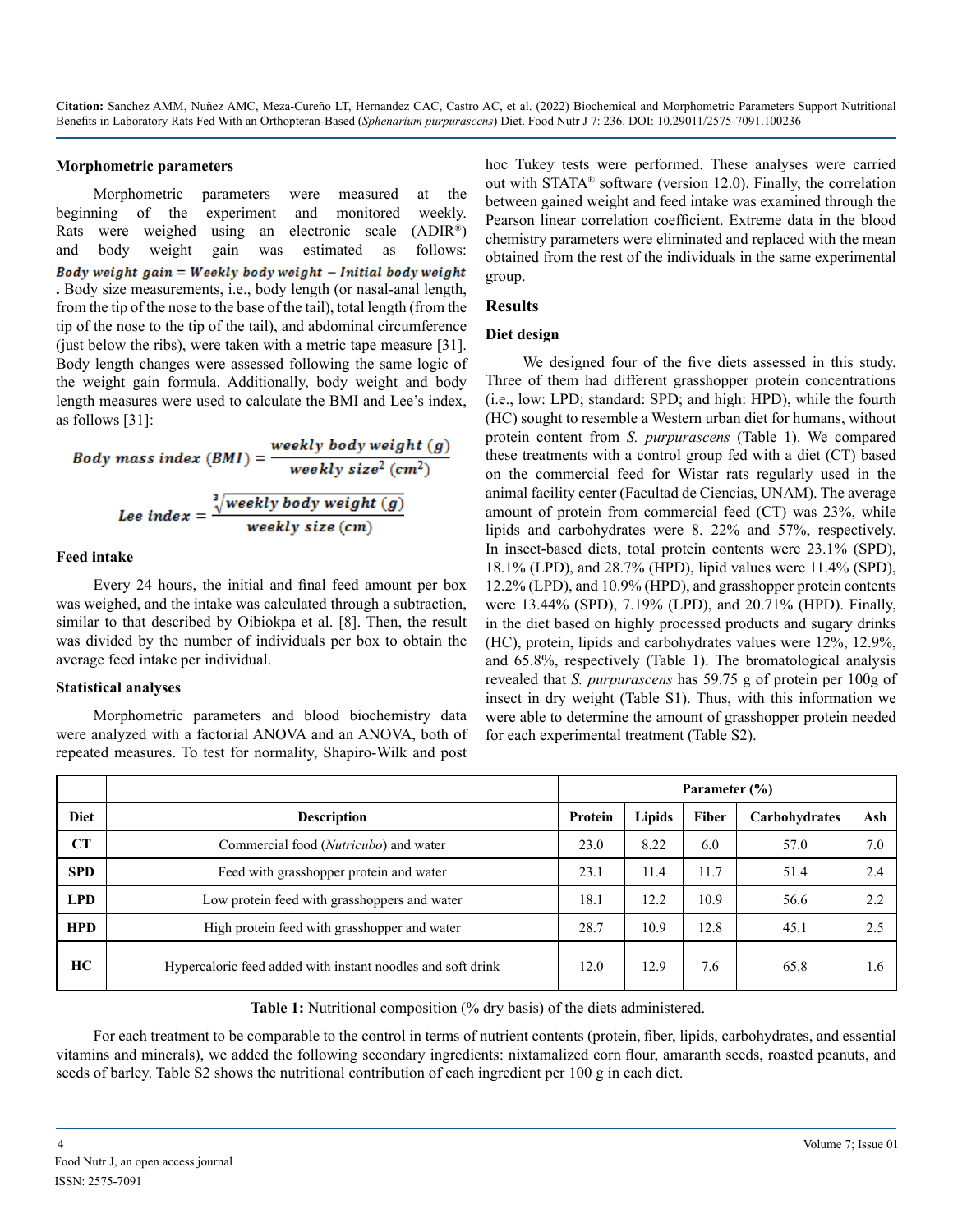#### **Morphometric parameters and feed intake**

The five-week experiment revealed significant differences (*P<*0.05) among treatments in weight, total size, body length, abdominal circumference, BMI, and Lee index (Figures 1 and 2). Rats fed with CT gained more weight and abdominal circumference from the first week than the other treatments (Figures 1A, D); however, regarding total and body lengths, the SPD and LPD groups showed an increasing behavior similar to CT (Figures 1 B, C). Throughout the study, there were no significant differences among grasshopper-fed groups and CT. Still, individuals fed with LPD obtained low weight gain and slight abdominal circumference increase than the other three groups, while SPD and HPD obtained the same weekly weight gain as CT. Grasshopper-based diets showed oscillating BMI and Lee index values like CT (Figure 2), ranging within intervals considered normal. At the end of the study, CT and SPD displayed similar behaviors in both indexes.



**Figure 1:** Weekly increase in morphometric parameters compared to the initial measurement: weight gain (**A**), *F=* 78.05, *P<*0.05; total length (**B**), *F=* 47.0, *P<*0.05; body length (**C**), *F=* 25.03, *P<*0.05; and abdominal circumference (**D**), *F=* 19.32, *P<*0.05. HC rats had little changes in morphometric parameters and were the only group that showed weight loss.



**Figure 2:** Corporal composition indices: Body mass index (**A**), *F=* 16.04, *P<*0.05; and Lee index (**B**), *F=* 5.59, *P<*0.05. The grey lines represent the intervals reported by Novelli, et al. [31] under normal conditions for 60-90 days old rodents. For both indices, the CT and SPD groups had a similar behavior, whereas the HC group had the lowest values.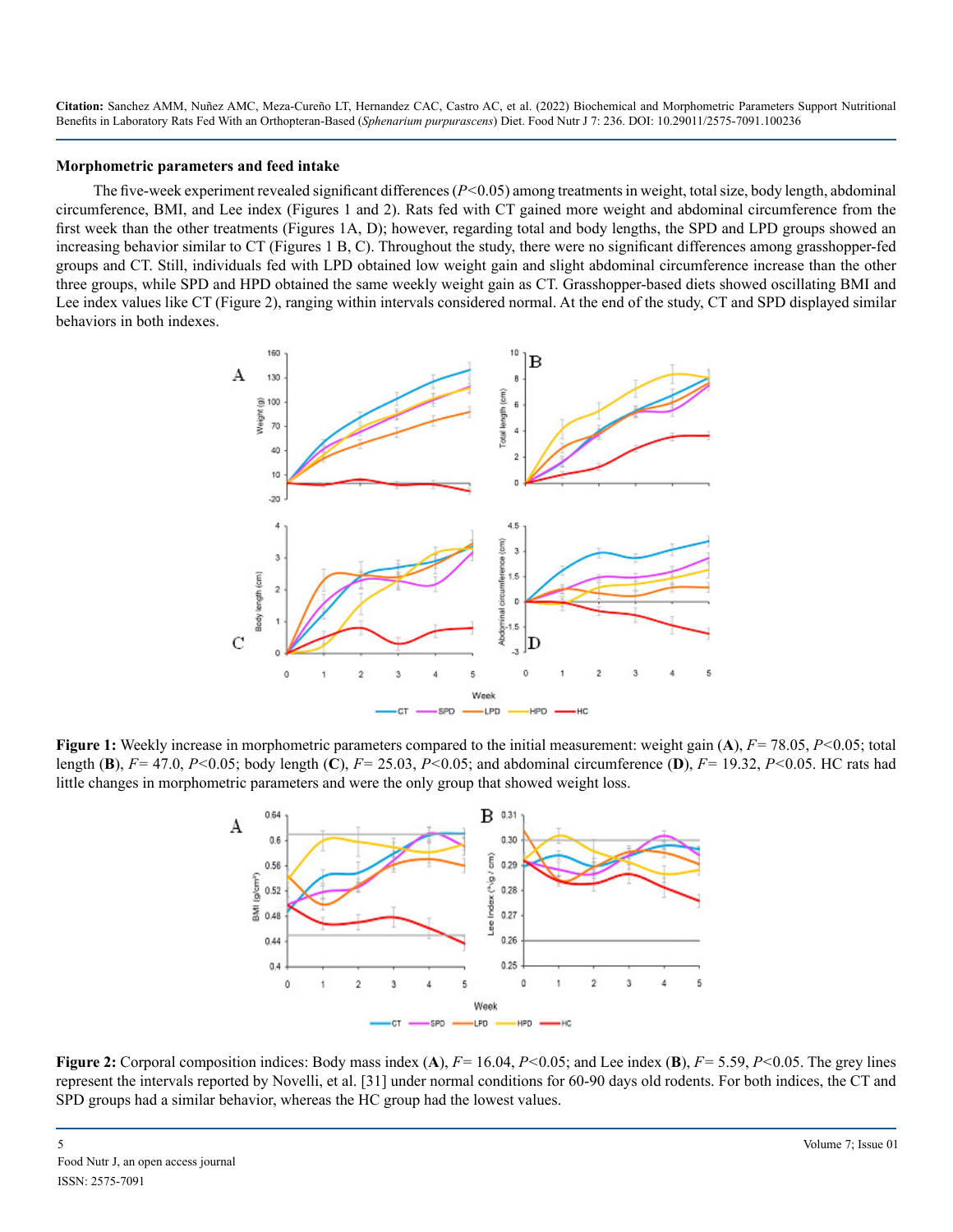In contrast, HC rats did not gain any weight (*P>*0.05), and from the fourth week, their abdominal circumference decreased (*P<*0.05) (Figure 1). Regarding size parameters, BMI, and Lee index (Figures 1B, C and 2), group HC did not show significant differences throughout the study, except in the last week, when we observed a significant increase in size parameters and a decrease in the BMI and Lee index.

Groups CT, SPD, LPD, and HPD showed a direct correlation between accumulated weight and food intake (Table 2), while HC did not (slope value of -0.018 and *R=* -0.23). Figure 3 shows similar slope values between the control group and HPD (0.154 and 0.150, respectively); however, the highest value corresponded to group SPD (slope value of 0.179) and the lowest to LPD (slope value of 0.139). The average daily feed intake is shown in Table 2. Daily feed intake was similar between CT and HPD groups, and between SPD and LPD, while HC obtained the lowest values. Thus, HC was the group that had the poorest feeding.

|                                       | Group           |                  |                 |                 |                 |
|---------------------------------------|-----------------|------------------|-----------------|-----------------|-----------------|
|                                       | <b>CT</b>       | <b>SPD</b>       | <b>HPD</b>      | <b>LPD</b>      | HС              |
| Pearson's correlation coefficient (R) | 0.90            | 0.92             | 0.94            | 0.84            | $-0.23$         |
| Daily feed intake per rat (g/rat/day) | $25.3 \pm 0.02$ | $18.06 \pm 0.05$ | $23.0 \pm 0.04$ | $17.1 \pm 0.05$ | $11.4 \pm 0.03$ |



**Table 2:** Pearson's correlation coefficient and daily feed intake per individual for 5 weeks.

**Figure 3:** Correlation between food intake and weight gain (per individual). The HPD group had the highest value (R = 0.94) while CT  $(R = 0.90)$  and SPD  $(R = 0.92)$  showed similar responses. HC rats showed a weak negative association  $(R = -0.23)$ .

#### **Hematological patterns and blood biochemistry**

To evaluate the effect of each diet on the health of laboratory rats, we conducted five biochemical tests: hemoglobin and albumin tests (Figure 4A, B) to determine the state of health based on protein absorption, and cholesterol, triglycerides and glucose tests (Figure 4C, D, E) to determine adverse effects. Blood biochemistry results constantly oscillated throughout the five-week experiment (Figure 4). However, parameter curves of rats fed with CT and all grasshopper-based diets (SPD, LPD, and HPD) moved within the normal intervals [38-40]. However, in the fifth week, HPD and LPD showed significant differences (*P<*0.05) with CT in glucose concentration (Figure 4E). At the end of the study, HPD rats had the highest glucose values, while LPD had the lowest of the grasshopper diets. Similarly, HPD albumin shifted below the interval in the fifth week. LPD also showed the highest triglyceride values in the second week. CT did not show significant differences in hemoglobin (Figure 4A) during the experimental period, but it did in albumin, cholesterol, triglycerides,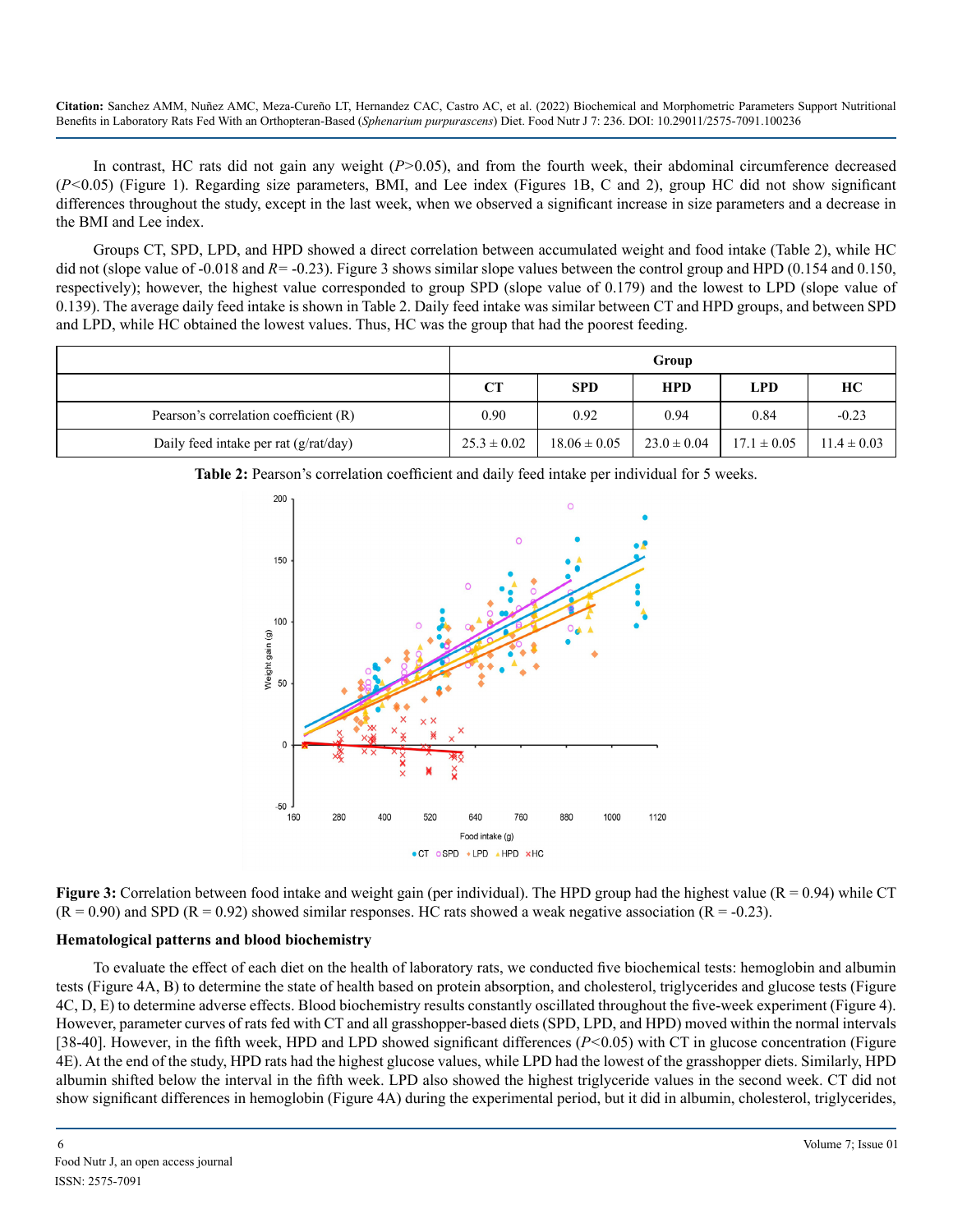and glucose (Figure 4B-E). Of the grasshopper-based diets, SPD is the most similar to CT in all the parameters, except in the first week albumin concentration.

![](_page_6_Figure_2.jpeg)

**Figure 4**: Biochemical parameters: hemoglobin (**A**), albumin (**B**), cholesterol (**C**), triglyceride (**D**), and glucose (**E**). All parameters were oscillatory throughout the experimental period. However, CT and all grasshopper diets (SPD, LPD, HPD) remained within the normal intervals (grey lines: 42, 43, 44)

On the other hand, we found that there was an interaction between diet type and experimental time in the following parameters: hemoglobin (*F=* 2.83, *P<*0.05), albumin (*F=* 5.10, *P<*0.05), cholesterol (*F=* 34.38, *P<*0.05), triglycerides (*F=* 9.45, *P<*0.05), and glucose (*F=* 9.54, *P<*0.05). Hemoglobin values showed a greater effect caused by diet type (*F=* 8.11, *P>*0.05) than experimental time (*F=* 0.94, *P<*0.05). This case was opposite to glucose values, in which there was a greater effect caused by time (*F=* 8.11, *P>*0.05) than diet type (*F=* 0.90, *P<*0.05). In albumin, cholesterol, and triglyceride parameters, both diet and time greatly affected the results.

Finally, HC blood biochemistry values had a different behavior (Figure 4), especially during the second and third weeks. This group showed the highest hemoglobin values  $(37.32 \pm 2.86)$ g/dL) in the first week after the experiment onset (Figure 4A). All parameters, i.e., albumin (*F=* 29.68, *P<*0.05), cholesterol (*F=*  95.04, *P<*0.05), glucose (*F=* 5.42, *P<*0.05), and triglycerides (*F=* 52.74, *P<*0.05) showed significant differences during the experimental period. Especially in the second week when the

highest triglycerides  $(278.98 \pm 66.43 \text{ mg/dL})$  and cholesterol  $(316.58 \pm 69.51 \text{ mg/dL})$  values were reached and cholesterol results shifted above the interval considered normal. Significant decreases were also observed in albumin at the beginning of the study and in triglycerides at the end. Albumin registered its lowest values in the first and third weeks:  $2.64 \pm 0.44$ ,  $2.77 \pm 0.24$ , g/dL, respectively, and triglycerides in the last two weeks:  $35.29 \pm 10.84$ and  $32.65 \pm 6.31$  mg/dL. HC glucose was the only parameter that maintained its values within the normal interval at every moment.

#### **Discussion**

Several experimental physiological studies use animal models due to their similarity with humans and because many variables are easy to measure under controlled conditions. The importance of these studies lies in their feasibility to extrapolate results to humans, in contrast to *in vitro* models that usually offer more controlled conditions but are greatly limited because they cannot mimic a complex organism [42]. Rats are commonly used animal models for investigating the causes, diagnosis, and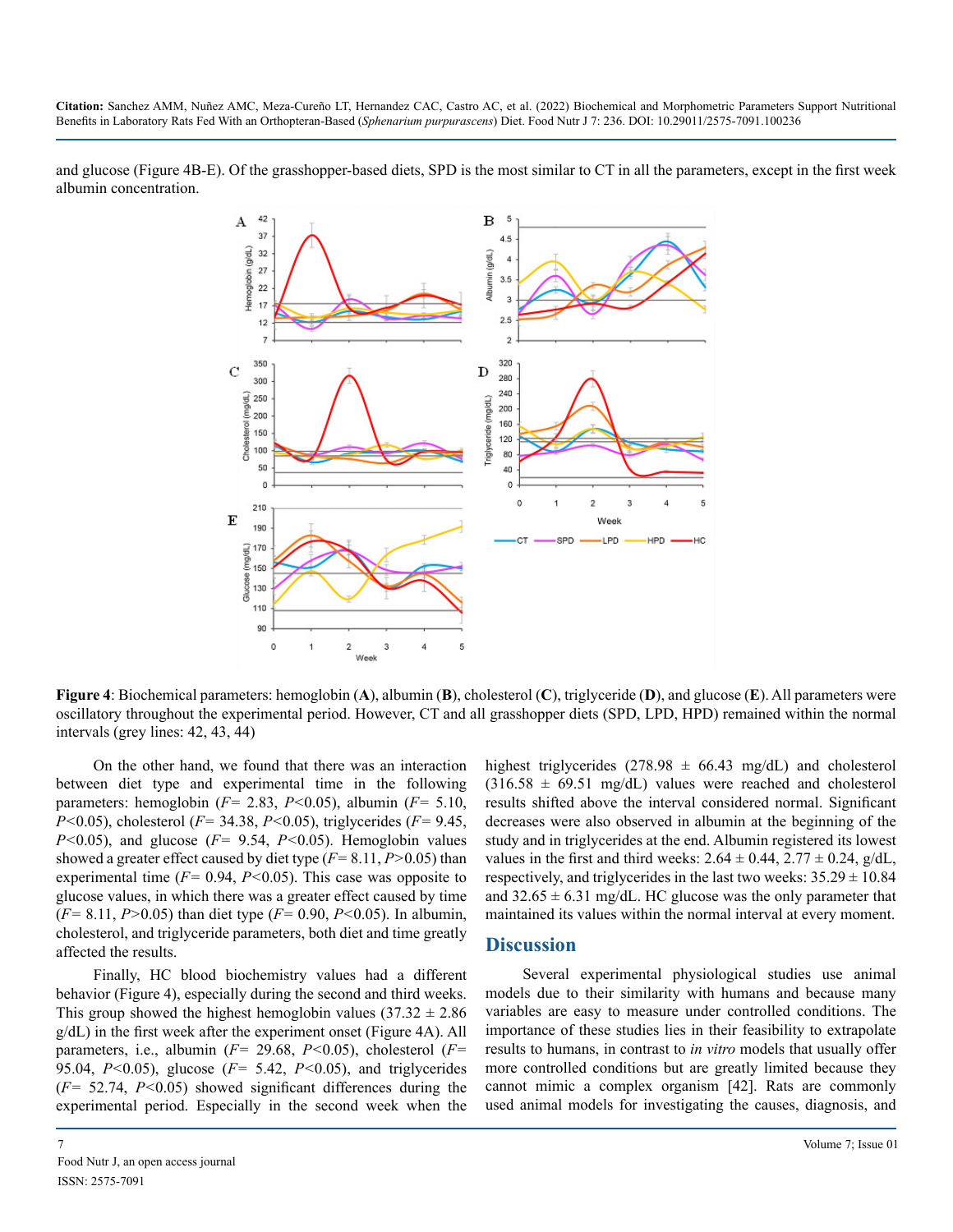treatment of diseases that affect both animals and humans [43]. Specifically, Wistar rats are broadly used in diverse areas: teaching, toxicology, pharmacology, metabolism, auditory problems, oncology, ophthalmology, immunology, and malnutrition studies [8,31-34,37,44]. Unfortunately, very few studies have tested the nutritional value of insects using animal models. Of the 2,000 registered insect species, less than a dozen studies have evaluated their nutritional value with laboratory rats [8,45-47]. For example, Phelps [45] studied the nutritional effect of the termite species *Macrotermes falciger* in laboratory rats and Finke et al. [46] evaluated the nutritional effect of three insect species. However, unlike our findings, previous works recorded an unpromising effect of insect proteins compared to control diets. Although we did not evaluate it in this study, one of the main reasons for previous results is related to the amount of non-assimilable nitrogen in insects, particularly in chitin [46,47]. In a study carried out by Meza-Cureño et al. (unpublished data) in the same experimental system, they evaluated the amount of assimilated versus unassimilated nitrogen, both in urine and feces, determining the existence of a large amount of non-assimilable nitrogen in these excretions. Also, in this same study the efficiencies of food and protein assimilation were evaluated in the five different types of diets and although no significant differences were found between the control group and the diets made based on insect proteins, it was intended to find a higher rate of assimilation of the food in the HPD group, because it contained more protein of *S. purpurascens.*

Our results show that the diet type influenced all morphometric parameters from the first week of the experiment. However, we only observed significant differences in weight and abdominal circumference among the groups at the end of the experimental period (Figure 1A, D). The CT group obtained the highest increase in those parameters. Weight is considered one of the best indicators to evaluate rats' nutritional state because it provides a clear insight into the effects of different treatments in a short experimental time [37]. The weight gained by the control group (Figure 1A) had similar behavior to the results reported by Cossio-Bolaños, et al. [37] in 7-12 weeks old male Wistar rats, which is consistent with the ages of our individuals at the beginning and the end of our study.

Although protein quantities in CT and SPD were similar, the latter showed a slightly lower weight gain and abdominal circumference increase than the control. The smaller feed intake by SPD compared to CT can explain this result (Table 2). Despite these differences, the Lee index and BMI (Figure 2) indicate adequate body composition as they did not show significant differences in the fifth week and always remained within the established limits [31,48]. This observation rules out the possibility of any malnutrition status in CT and SPD, specifically obesity or overweight. The hyperproteic (HPD) and hypoproteic (LPD) diets did not lead to overweight or obesity either, as both groups were

below the maximum limits established for those indexes. It is worth mentioning that BMI is the most widely used index to predict body composition in humans, especially for its relation to fat weight or adiposity, which indicates degrees of obesity [49]. However, this index has certain limitations as it does not distinguish between fatfree weight and fat weight, leading to incorrect conclusions. In this study, dissection of the animals was not carried out to obtain these data, as it requires the use of a higher number of animals to obtain meaningful, consistent and comparable results. On the other hand, the Lee index, proposed in 1928, is also considered an obesity indicator for rats subjected to diets aiming to increase fat weight [48]. Taking into account the above and as mentioned above, we can observe that the hyperproteic (HPD) and hypoproteic (LPD) diets administered did not lead to overweight or obesity conditions either, as both groups are below the maximum limits established for those indexes.

The low protein diet (LPD) has consequences on weight and abdominal circumference (Figure 1A, D). LPD rats showed the lowest values in both parameters compared to CT, SPD, and HPD, while for body length and total length the values were similar to CT and SPD. On the other hand, the high protein diet (HPD) did not cause a higher increase in body size, abdominal circumference, or weight gain during the experiment, even though the animals had a similar feed intake to CT (Table 2). HPD rats showed a higher increase in total length during the first four weeks (Figure 1B), but the body length did not follow this pattern (Figure 1C), meaning that the increase in total size was mainly due to tail growth.

Feed intake strongly influenced weight gain in all treatments. As already mentioned, the results showed that CT was the group with the highest weight gain, while SPD and HPD obtained similar values (Figure 1). However, feed intake was not the same in all groups, thus affecting weight gain. For CT and all grasshopperbased diets, the Pearson's linear correlation coefficient between 0.94 and 0.84 indicates that feed intake is directly correlated to weight gain (Figure 3). Rats can increase or decrease their feed intake depending on the nutrient content of their diet [50]. Thus, to obtain the necessary amounts of certain nutrients, rats generally tend to eat more when their diet has low protein levels and do the opposite when their diet is hyperproteic [50]. However, Du et al. [50] and Pezeshki, et al. [51] reported that, occasionally, individuals fed with low-protein diets show a different pattern where their feed intake decreases, especially when the diet provided is very deficient in protein content. The correlation between weight gain and feed intake for SPD agrees with Du et al. [50]. Therefore, although SPD and CT had the same protein content, SPD rats obtained the necessary nutrients with less feed, suggesting that they could have better nutrient assimilation than CT. Contrastingly, the feed intake reported for HPD and LPD disagrees with Du et al. [50]. Consumption tendencies were contrary to what was proposed by these authors, especially in LPD, whose protein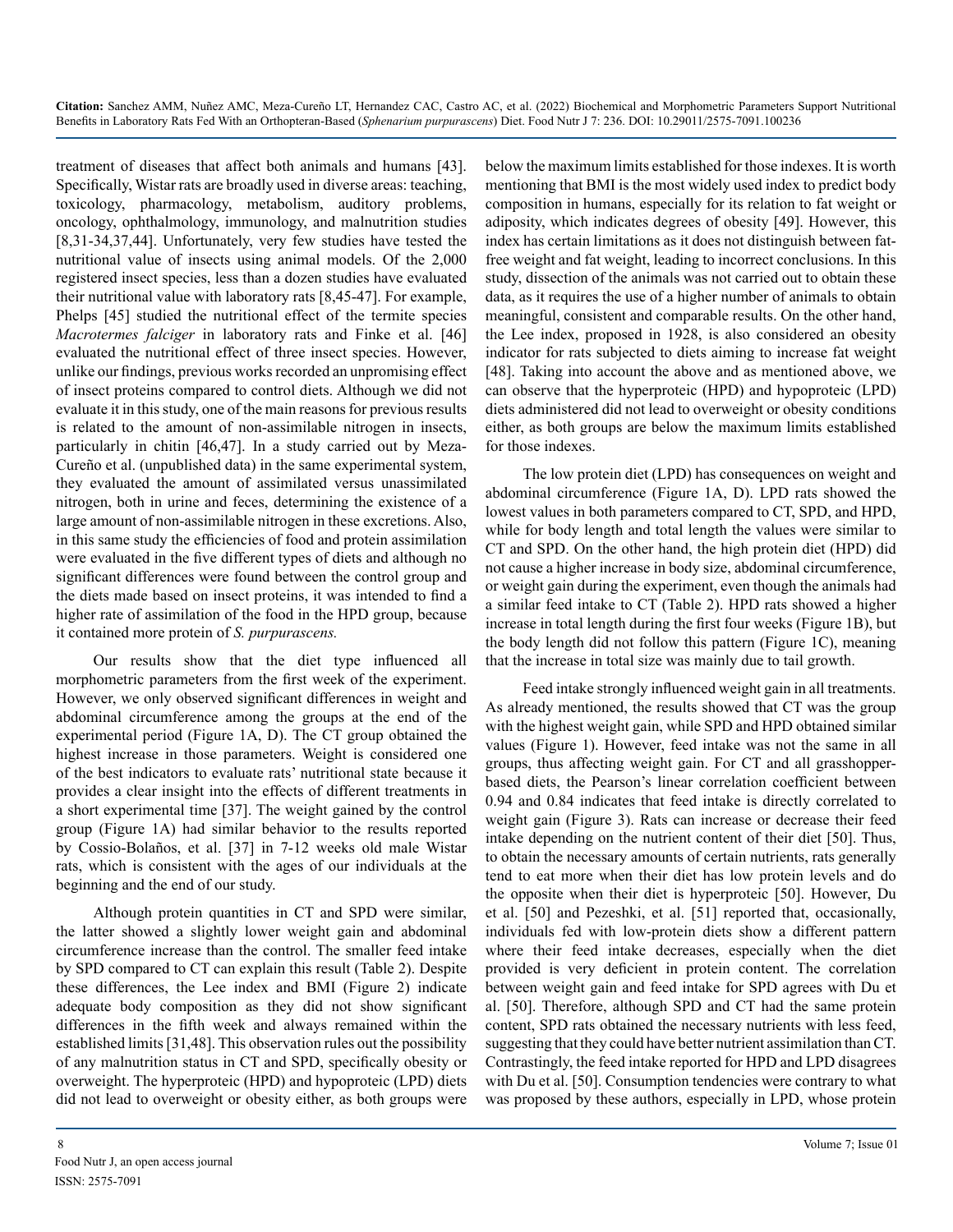content is not considered low enough for the individuals to present the behavior indicated by Du et al. [50] and Pezeshki et al. [51]. For this reason, we suggest that the lower LPD intake could be attributed to palatability issues.

Hematological and biochemical parameters are good indicators of the physiological, nutritional, and pathological states of the animals [52]. Most of the groups fed with grasshopper-based diets remained oscillating within ranges considered normal for the parameters analyzed (Figure 4), indicating adequate nutrition. The non-significant differences (*P*<0.05) between CT and SPD in hemoglobin, albumin, cholesterol, triglycerides, and glucose indicate that the SPD diet is safe for consumption, as it did not cause adverse effects on the parameters evaluated, concurring with the data reported by Oibiokpa et al. [8]. They formulated six experimental isonitrogenous and isocaloric diets with four insects: termites (*Macrotermes nigeriensis*), crickets (*Gryllus assimilis*), grasshoppers (*Melanoplus foedus*), and moth caterpillars (*Cirina forda*), and fed them to male Wistar rats for four weeks. During the experiment, they measured the protein quality and examined the effects of consuming similar quantities of the four insects. The authors concluded that the protein quality provided by *Gryllus assimilis* was superior compared to the others and that their insectbased diets did not cause adverse effects on the rats based on biochemical parameters (i.e., serum concentrations of aspartate transaminase, alanine transaminase, alkaline phosphatase, total protein, HDL cholesterol, total cholesterol, albumin, triglycerides, and hematological indices).

In our study, hemoglobin, cholesterol, and glucose values in the LPD group remained similar to the control group throughout the experiment (except for glucose in the last week), while albumin and triglycerides showed significant differences (Figure 4). Differences in triglycerides appeared in the second week; however, these did not lead to adverse health effects because the final values were within the established ranges for male Wistar rats under normal conditions [53-55]. The albumin values of the LPD rats were the lowest from the begging of the experiment (Figure 4B). In the first three weeks, values fell slightly below the lower limit of the interval. This decrease in albumin was not considered very relevant because at week four its values increased again, and at week five this parameter no longer showed differences with CT and SPD. HPD rats showed constant hematological and biochemical patterns. Hemoglobin, albumin, cholesterol, and triglycerides (Figure 4A-D) remained within the normal ranges, but albumin decreased in the last week. Glucose increased steadily, causing its values to be the highest in the fifth week. Both diet type and feed intake could explain this result: the HPD formulation was characterized by the highest protein content, however, the amount of lipids, fiber, and carbohydrates remained similar to CT and LPD. On the other hand, HPD rats did not reduce their feed intake as expected by Du et al. [50], causing a higher carbohydrate intake over time, explaining the increase in glucose (Figure 1E). In the present study, the effects of the hyperproteic diet were slightly counterproductive in terms of glucose concentration in the last experimental week; however, other studies in which hyperproteic diets are formulated with 45% protein richness, reported serious adverse health effects, e.g. kidney damage [56].

In this work, we also evaluated a diet based on highly processed and refined products (HC). HC contained high amounts of sugars and saturated oils, which have been associated to a large number of non-infectious diseases [57-60]. Diets of this type have spread to a large part of the Western population, causing serious health problems, especially in children [28,61,62]. In this study, HC works as a proxy for the poor diets adopted by a large part of the Western population. In such diets, monosaccharide fructose is a predominate compound in instant foods and sugary drinks. The consumption of large amounts of fructose leads to malnutrition diseases such as obesity [63,64]. High-calorie diets tend to increase body weight in humans and rodents; however, in our study, individuals fed with HC showed significant differences compared to CT in all morphometric parameters (Figure 1). Unlike CT, HC rats showed a decrease in accumulated weight and abdominal circumference. Regarding body length, the values in this group remained constant and without any significant change throughout the experiment. In contrast, the final values of total length increased significantly compared to the initial values but remained well below the other treatment results.

Even though HC contained large amounts of carbohydrates (65.8%) and the protein content was considerably low (12.0%), it was not enough to induce obesity. These effects, especially weight loss, are similar to the results reported by Du et al. [50]. They recorded weight, body composition, and feed intake in groups fed with different concentrations of protein (casein): 2%, 5%, 8%, 10%, 15%, and 20%, but with the same concentration of carbohydrate and lipids. In their study, the authors observed that the group fed with a lower amount of protein decreased its feed intake, leading to weight loss. Our parameters show that HC rats had inadequate growth compared to expectations for their age (a definition used in the concept of malnutrition) [28]. BMI and Lee index values confirmed this condition, as their mean values were significantly lower than those of the CT rats (Figure 2). In particular, BMI values tended to decrease, which may be related to malnutrition, and were similarly reflected in weight loss, body size, and abdominal circumference. As mentioned before, BMI is not considered a good indicator to understand body composition, for identifying especially fat weight. This issue is important because if BMI is considered an index directly related to fat weight, we could infer that fat weight loss mainly causes the malnutrition observed in the HC group. However, more precise methods that involving the death of the individual describe that the decrease in body weight of rats fed with hypoproteic diets is mainly due to the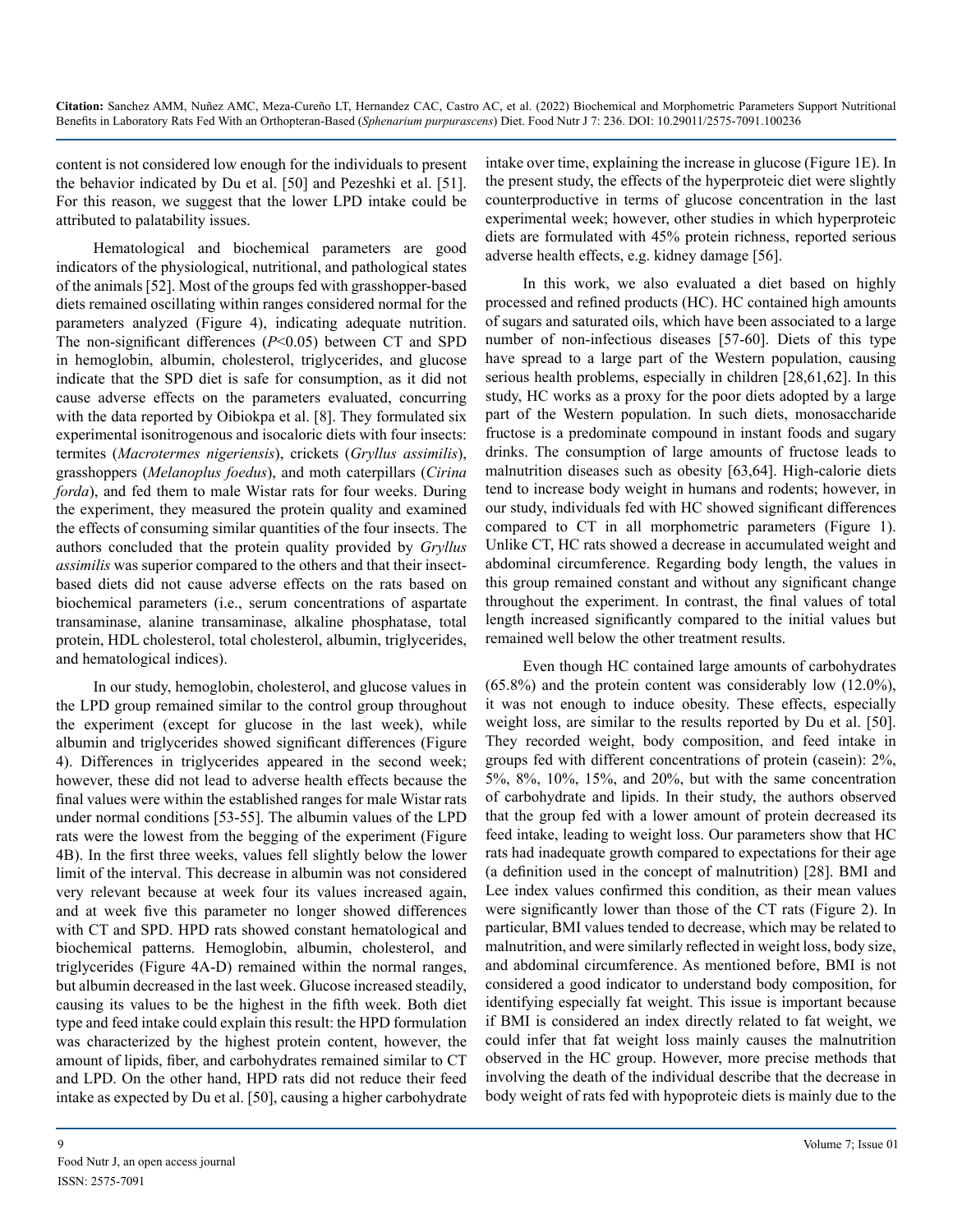decrease in body protein and body water. That is, animals fed a low amount of dietary protein accumulate more body fat than those fed with normal protein levels [50,65].

A fundamental factor that determines the malnutrition impact caused by HC is age. Cossio-Bolaños et al. [37] indicated that depending on body weight, rodents will have grown 21% during the first 21 days of age, 50% at 56 days, and will have completed a 100% growth at 112 days. In other words, Wistar rats show the highest growth between 56 and 112 days of age [37]. Given that the malnutrition observed in HC rats occurred during the growth period, we consider the effects to be irreversible; that is, even if in the following weeks they had obtained a diet with higher protein content, they probably would not have reached the same size as the other experimental groups. This insight is important because we could expect similar results from children fed with poor diets during their main developmental stages. Furthermore, we observed that HC rats had higher drink consumption than the other groups. The HC group was provided with a solution containing 50% soft drink and 50% water. Their high drink intake is related to a decrease in food intake because they consumed 10.3g of sugars (mainly fructose) per 100 ml of liquid [63], which caused the rats to lose their appetite for feed and develop an addictive behavior toward soft drinks [66]. High amounts of fructose cause a cascade of metabolic reactions [63,64,66-70]. Fructose metabolism in the liver [67,68,71,72] induces the synthesis of ligand 2-arachidonoylglycerol (2-AG) through the expression of diacylglycerol lipase-β [68,73]. Then, the 2-AG ligands bind to cannabinoid-1 receptors in the hypothalamus producing endocannabinoid, which induces appetite and addictive behaviors like the one observed in HC rats [68,73].

Contrary to expectations, HC rats had the lowest feed intake of all experimental groups. As explained above, this behavior was caused by excessive fructose consumption from soft drinks [64,66-70]. In normal conditions, there is a correlation between adipose tissue and leptin concentrations, regulated by insulin and glucocorticoids [68,71,72]. Leptin is secreted by adipose tissue and its primary function is to regulate body weight by signaling the hypothalamus to induce or stop the sensation of hunger [68,71,72]. High amounts of fructose in the body stimulate 11β-hydroxysteroid dehydrogenase 1 (11β-HSD1) activity and glucocorticoid production in the adipocytes, allowing increased leptin secretion [64,66-70]. However, high amounts of glucocorticoids also cause central insulin resistance, preventing the hypothalamus from being signaled by leptin to regulate appetite [64,66-70]. These metabolic pathways could explain the observed feed intake in HC rats.

The addition of *S. purpurascens* to diets made with local ingredients did not result in malnutrition for any of the individuals. All groups exhibited a constant and adequate growth similar to the control group, reflected in weight gain, Lee index, and BMI. Daily consumption of SPD and LPD diets with 13.44% and 7.19% grasshopper protein did not have negative nutritional effects under the measured parameters; however, we recommend more studies to evaluate the effects of consuming a diet with larger grasshopper protein contents (20.71%). The amount of food ingested is positively correlated to weight gain in rats fed with grasshopperbased diets and CT; however, higher protein intake does not ensure greater growth. Therefore, the diet added with 13.44% grasshopper protein yielded the best results because it did not cause adverse nutritional effects, and a lower feed intake allows the individuals to carry out their essential physiological functions appropriately. Finally, all grasshopper-based diets show better nutritional effects than the hypercaloric diet. Together with sugary drinks, the latter produced adverse effects that compromised the proper development of rodents, especially in early growth stages. These results support *S. purpurascens* as a good protein source that could be sustainably exploited in agroecosystems where it is considered a pest [25,74]. Moreover, the addition of this insect into the regular diet would allow access to a healthy and protein-rich food in places where cow protein is scarce [25,56], solving public health problems such as malnutrition. This study can be used as a basis for the development of future research where *S. purpurascens* protein is tested in a more complex and realistic context.

# **Funding**

VA is a Ph.D. student from the Posgrado en Ciencias Biológicas, Universidad Nacional Autónoma de México (UNAM) and is supported by CONACYT (scholarship no. 762515).

## **Acknowledgments**

We wish to thank the animal facility center of the Facultad de Ciencias, UNAM, for their support and training in animal handling. Yuriana Martinez for support in translate English. We also thank Jonathan Mendieta for his help in formatting our figures.

## **References**

- **1.** [De Sahagún B \(1999\) Historia General de las cosas de la Nueva](https://www.fao.org/3/i3253e/i3253e.pdf)  [España. "Colección sepan cuantos...". Editorial Porrúa. México, D.F.,](https://www.fao.org/3/i3253e/i3253e.pdf) [México. ISBN 968-432-265-8.](https://www.fao.org/3/i3253e/i3253e.pdf)
- **2.** Bodenheimer FS (1951) Insects as Human Food: a chapter of the ecology of man. The Hague, the Netherlands: W. Junk Publishers Pg No: 352.
- **3.** Yamafuji I, Yonezawa Y (1935) Enzymes of *Bombyx mori*. XI. Lipase of the stomach juice. J Agric Chem Soc Japan 11: 77-85.
- **4.** Korigawa K (1934) Chemical studies on the locust. Zyozagaku Zassi 12: 361-365.
- **5.** [Janssen RH, Vincken JP, van den Broek LA, Fogliano V, Lakemond CM](https://pubmed.ncbi.nlm.nih.gov/28252948/)  [\(2017\) Nitrogen-to-Protein conversion factors for three edible insects:](https://pubmed.ncbi.nlm.nih.gov/28252948/)  *[Tenebrio molitor, Alphitobius diaperinus,](https://pubmed.ncbi.nlm.nih.gov/28252948/)* and *Hermetia illucens*. J Agric [Food Chem 65: 2275-2278.](https://pubmed.ncbi.nlm.nih.gov/28252948/)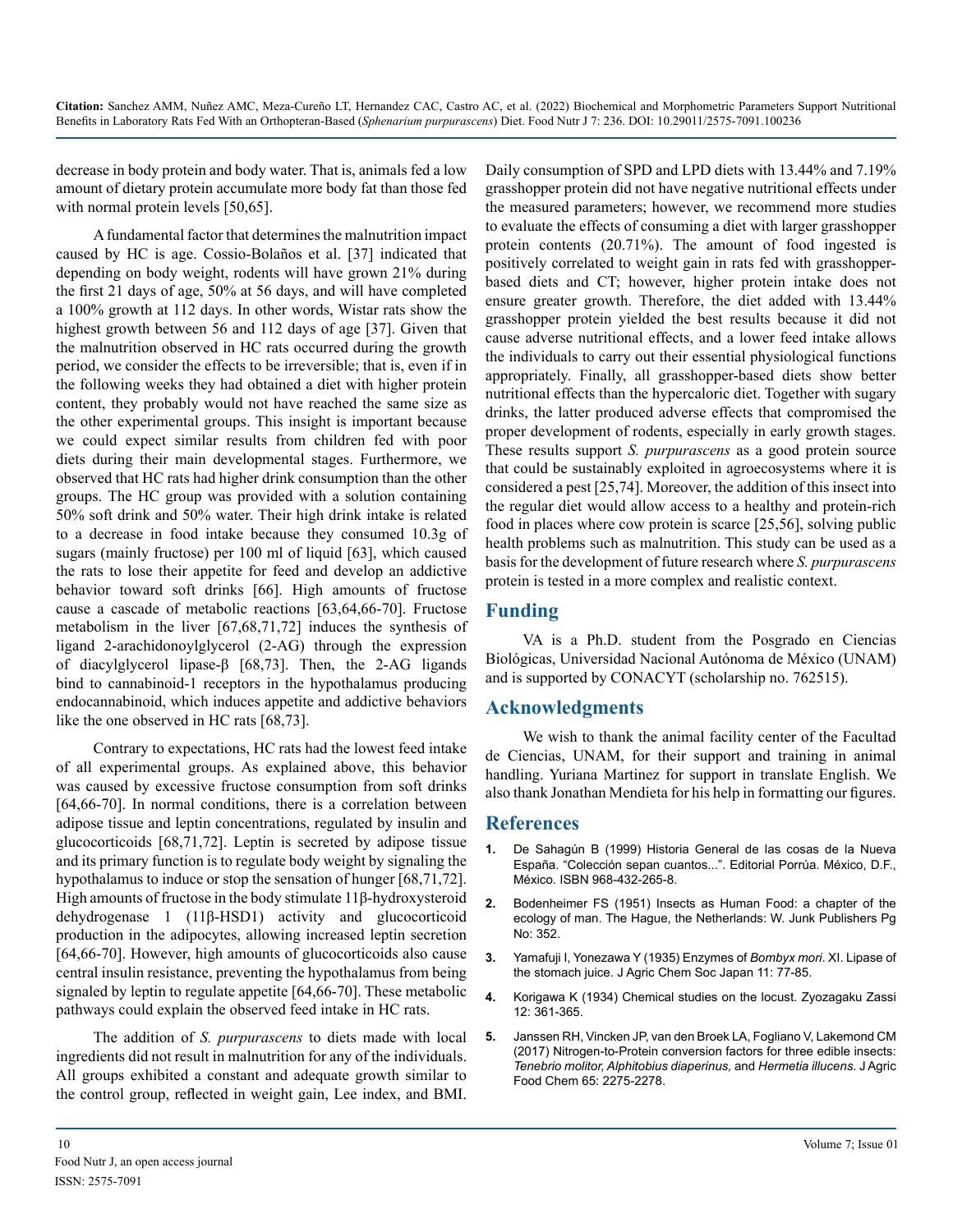- **6.** [Bukkens SGF \(1997\) The nutritional value of edible insects. Ecol Food](https://www.sciencedirect.com/science/article/pii/S2352364616300013)  [Nutr 36: 287-319.](https://www.sciencedirect.com/science/article/pii/S2352364616300013)
- **7.** Dreyer JJ, Wehmeyer AS (1982) On the nutritive value of Mopanie worms. S Afri J Sci 78: 33-35.
- **8.** [Oibiokpa I, Akanya H, Jigam A, Ndaman S, Egwim E \(2018\) Protein](https://pubag.nal.usda.gov/catalog/6125912)  [quality of four indigenous edible insect species in Nigeria. Food Sci](https://pubag.nal.usda.gov/catalog/6125912)  [Hum Well 7: 175-183.](https://pubag.nal.usda.gov/catalog/6125912)
- **9.** Cerritos FR, Rojas-García F (2011) "Oportunidades económicas, ecológicas, sociales y de mitigación del aprovechamiento de insectos plaga para el consumo humano". In: Paz PF, Cuevas R, editor. Estado actual del conocimiento del ciclo del carbono y sus interacciones en México: síntesis a. Toluca, MX: Programa Mexicano del carbono, Instituto Nacional de Ecología Pg No: 762-766.
- **10.** [Hemsted WRT \(1947\) Locusts as a protein supplement for pigs. East](https://www.semanticscholar.org/paper/Locusts-as-a-Protein-Supplement-for-Pigs-Hemsted/4c129bc63c958bb732a1c53fd0502abfa449648d)  [Afric Agric J 12: 225-226.](https://www.semanticscholar.org/paper/Locusts-as-a-Protein-Supplement-for-Pigs-Hemsted/4c129bc63c958bb732a1c53fd0502abfa449648d)
- **11.** Das S (1945) Locusts as food and manure. Indian Farming 6: 412.
- **12.** [Banjo AD, Lawal OA, Songonuga EA \(2006\) The nutritional value](https://tspace.library.utoronto.ca/bitstream/1807/6678/1/jb06047.pdf)  [of fourteen species of edible insects in southwestern Nigeria. Afr J](https://tspace.library.utoronto.ca/bitstream/1807/6678/1/jb06047.pdf) [Biotechnol 5: 298-301.](https://tspace.library.utoronto.ca/bitstream/1807/6678/1/jb06047.pdf)
- **13.** [Steadman A \(1990\) Locust Handbook. Chatham, UK: Natural](http://www.nzdl.org/cgi-bin/library?e=d-00000-00---off-0hdl--00-0----0-10-0---0---0direct-10---4-------0-1l--11-en-50---20-about---00-0-1-00-0--4----0-0-11-10-0utfZz-8-00&cl=CL1.10&d=HASHd1edbf77fbe3fa2e5e3da5>=2)  [Resources Institute Pg No: 240.](http://www.nzdl.org/cgi-bin/library?e=d-00000-00---off-0hdl--00-0----0-10-0---0---0direct-10---4-------0-1l--11-en-50---20-about---00-0-1-00-0--4----0-0-11-10-0utfZz-8-00&cl=CL1.10&d=HASHd1edbf77fbe3fa2e5e3da5>=2)
- **14.** [Food and Agriculture Organization \(2020\) FAO continues to fight](https://www.fao.org/resilience/news-events/detail/en/c/1270479/)  [Desert Locust upsurge in East Africa and Yemen despite COVID-19](https://www.fao.org/resilience/news-events/detail/en/c/1270479/)  [constraints.](https://www.fao.org/resilience/news-events/detail/en/c/1270479/)
- **15.** SARH-DGSV, Secretaría de Agricultura y Recursos Hidráulicos (1991) Manual técnico operativo de la campaña emergente contra chapulines: *Melanoplus sp., Sphenarium sp*. y *Brachistola sp*. Mexico: Dirección General de Sanidad Vegetal.
- **16.** [Aktar MW, Sengupta D, Chowdhury A \(2009\) Impact of pesticides use](https://www.ncbi.nlm.nih.gov/pmc/articles/PMC2984095/)  [in agriculture: their benefits and hazards. Interdiscip Toxicol 2: 1-12.](https://www.ncbi.nlm.nih.gov/pmc/articles/PMC2984095/)
- **17.** [García JE \(1997\) Negative consequences of pesticides on the](https://revistas.ucr.ac.cr/index.php/agromeso/article/view/24747)  [environment. Agronomía Mesoamericana 8: 119-135.](https://revistas.ucr.ac.cr/index.php/agromeso/article/view/24747)
- **18.** [Del Puerto-Rodríguez AM, Suárez TS, Palacio-Estrada DE \(2014\)](http://scielo.sld.cu/scielo.php?pid=S1561-30032014000300010&script=sci_abstract)  [Efectos de los plaguicidas sobre el ambiente y la salud. Rev Cubana](http://scielo.sld.cu/scielo.php?pid=S1561-30032014000300010&script=sci_abstract)  [Hig Epidemiol 52: 372-387.](http://scielo.sld.cu/scielo.php?pid=S1561-30032014000300010&script=sci_abstract)
- **19.** [Ramos-Elorduy J, Bourges R, Pino MJM \(1982\) Valor nutritivo y](https://biblat.unam.mx/es/revista/folia-entomologica-mexicana/articulo/valor-nutritivo-y-calidad-de-la-proteina-de-algunos-insectos-comestibles-de-mexico)  [calidad de la proteína de algunos insectos comestibles en México.](https://biblat.unam.mx/es/revista/folia-entomologica-mexicana/articulo/valor-nutritivo-y-calidad-de-la-proteina-de-algunos-insectos-comestibles-de-mexico) [Entomol Mex 58: 111-118.](https://biblat.unam.mx/es/revista/folia-entomologica-mexicana/articulo/valor-nutritivo-y-calidad-de-la-proteina-de-algunos-insectos-comestibles-de-mexico)
- **20.** [Cerritos FR, Cano-Santana Z \(2008\) Harvesting grasshoppers](https://www.sciencedirect.com/science/article/abs/pii/S026121940700186X)  *Sphenarium purpurascens* [in Mexico for human consumption: A](https://www.sciencedirect.com/science/article/abs/pii/S026121940700186X) [comparison with insecticidal control for managing pest outbreaks. J](https://www.sciencedirect.com/science/article/abs/pii/S026121940700186X)  [Crop Prot 27: 473-480.](https://www.sciencedirect.com/science/article/abs/pii/S026121940700186X)
- **21.** [Ramos-Elorduy J, Pino MJM \(1989\) Los insectos comestibles en el](https://www.worldcat.org/title/insectos-comestibles-en-el-mexico-antiguo-estudio-etnoentomologico/oclc/27484589)  [México antiguo, estudio etnoentomológico. México: AGT Editor Pg No:](https://www.worldcat.org/title/insectos-comestibles-en-el-mexico-antiguo-estudio-etnoentomologico/oclc/27484589)  [108.](https://www.worldcat.org/title/insectos-comestibles-en-el-mexico-antiguo-estudio-etnoentomologico/oclc/27484589)
- **22.** [Ramos-Elorduy J, Pino MJM \(2001\) Contenido de vitaminas de](http://www.scielo.org.mx/pdf/rsqm/v45n2/v45n2a6.pdf)  [algunos insectos comestibles de México. Rev Soc Quím Mex 45: 66-](http://www.scielo.org.mx/pdf/rsqm/v45n2/v45n2a6.pdf) [76.](http://www.scielo.org.mx/pdf/rsqm/v45n2/v45n2a6.pdf)
- **23.** [Ramos-Elorduy J \(1982\) Los insectos como una fuente de proteínas](https://www.worldcat.org/title/insectos-como-fuente-de-proteinas-en-el-futuro/oclc/14395430)  [en el futuro. Mexico: Limusa Editorial Pg No: 149.](https://www.worldcat.org/title/insectos-como-fuente-de-proteinas-en-el-futuro/oclc/14395430)
- **24.** [Romeu E \(1996\) Insectos comestibles, ¿una dieta para el futuro?](http://www.emmaromeu.com/yahoo_site_admin/assets/docs/Insectos_comestibles_Escrito_por_Emma_Romeu_Biodiversitas_5_CONABIO.152133809.pdf)  [Biodiversitas 5: 6-9.](http://www.emmaromeu.com/yahoo_site_admin/assets/docs/Insectos_comestibles_Escrito_por_Emma_Romeu_Biodiversitas_5_CONABIO.152133809.pdf)
- **25.** [Cerritos FR, Ponce-Reyes R, Rojas-García F \(2015\) Exploiting a pest](https://www.wageningenacademic.com/doi/10.3920/JIFF2014.0013)  insect species *[Sphenarium purpurascens](https://www.wageningenacademic.com/doi/10.3920/JIFF2014.0013)* for human consumption: [ecological, social, and economic repercussions. J Insects as Food](https://www.wageningenacademic.com/doi/10.3920/JIFF2014.0013)  [and Feed 1: 75-84.](https://www.wageningenacademic.com/doi/10.3920/JIFF2014.0013)
- **26.** Paul A, Frederich M, Uyttenbroeck R, Hatt S, Malik P, et al. (2016) Grasshoppers as a food source? A review. Biotechnol Agron Soc Envir 20: 1-16.
- **27.** [Richter M, Baerlocher K, Bauer JM, Bauer JM, Elmadfa I, et al. \(2019\)](https://pubmed.ncbi.nlm.nih.gov/30904906/#:~:text=Reference %2Dvalues (g protein%2F,adults %3E 65 years%3A 1.0.)  [Revised Reference Values for the Intake of Protein. Ann Nutr Metab](https://pubmed.ncbi.nlm.nih.gov/30904906/#:~:text=Reference %2Dvalues (g protein%2F,adults %3E 65 years%3A 1.0.) [74: 242-250.](https://pubmed.ncbi.nlm.nih.gov/30904906/#:~:text=Reference %2Dvalues (g protein%2F,adults %3E 65 years%3A 1.0.)
- **28.** United Nations International Children's Emergency Fund (UNICEF). The state of the world's children (2019) Children, food and nutrition. Growing well in a changing world. New York: UNICEF Pg No: 258.
- **29.** [Acosta EJ, Gómez-Tello V, Ruiz-Santana S \(2005\) Valoración del](https://scielo.isciii.es/scielo.php?script=sci_arttext&pid=S0212-16112005000500002)  [estado nutricional en el paciente grave. Nutr Hosp 20: 5-8.](https://scielo.isciii.es/scielo.php?script=sci_arttext&pid=S0212-16112005000500002)
- **30.** [Ravasco P, Anderson H, Mardones F \(2010\) Métodos de valoración](https://scielo.isciii.es/scielo.php?script=sci_arttext&pid=S0212-16112010000900009)  [del estado nutricional. Nutr Hosp 25: 57-66.](https://scielo.isciii.es/scielo.php?script=sci_arttext&pid=S0212-16112010000900009)
- **31.** [Novelli EL, Diniz YS, Galhardi CM, Ebaid GM, Rodrigues HG, et al.](https://pubmed.ncbi.nlm.nih.gov/17234057/#:~:text=Triacylglycerol (TG)%2C total cholesterol,HC rats than in C.&text=In conclusion%2C the BMI for,from the BMI in rats.) [\(2007\) Anthropometrical parameters and markers of obesity in rats.](https://pubmed.ncbi.nlm.nih.gov/17234057/#:~:text=Triacylglycerol (TG)%2C total cholesterol,HC rats than in C.&text=In conclusion%2C the BMI for,from the BMI in rats.) [Lab Anim 41: 111-119.](https://pubmed.ncbi.nlm.nih.gov/17234057/#:~:text=Triacylglycerol (TG)%2C total cholesterol,HC rats than in C.&text=In conclusion%2C the BMI for,from the BMI in rats.)
- **32.** [Rivas LJ \(2014\) Determinación nutricional y calidad proteica de dietas](http://biblio3.url.edu.gt/Tesario/2014/09/15/Rivas-Javier.pdf)  [a base de maíz y frijol complementadas con tres plantas autóctonas](http://biblio3.url.edu.gt/Tesario/2014/09/15/Rivas-Javier.pdf)  [de Guatemala \(chipilín, hierbamora y bledo\). Estudio realizado en](http://biblio3.url.edu.gt/Tesario/2014/09/15/Rivas-Javier.pdf)  [el bioterio del Instituto de Nutrición de Centroamérica y Panamá,](http://biblio3.url.edu.gt/Tesario/2014/09/15/Rivas-Javier.pdf)  [utilizando ratas Wistar, durante el periodo de mayo a agosto de 2014.](http://biblio3.url.edu.gt/Tesario/2014/09/15/Rivas-Javier.pdf)  [\[degree thesis\]. \[Guatemala \(GT\)\]: Universidad Rafael Landívar.](http://biblio3.url.edu.gt/Tesario/2014/09/15/Rivas-Javier.pdf)
- **33.** [Mora HAC, Aragón NDM, Ospina GLF \(2009\) Caracterización del](http://www.scielo.org.co/pdf/vitae/v16n3/v16n3a05.pdf)  [estrés oxidativo en ratas Wistar diabéticas por estreptozotocina. Vitae](http://www.scielo.org.co/pdf/vitae/v16n3/v16n3a05.pdf)  [16: 311-319.](http://www.scielo.org.co/pdf/vitae/v16n3/v16n3a05.pdf)
- **34.** [García-Hernández Y, Morejón CA, Bourg LV \(2015\) Efecto oxidativo](https://www.medigraphic.com/cgi-bin/new/resumen.cgi?IDARTICULO=59863)  [de la anemia ferropénica severa en ratas Wistar machos recién](https://www.medigraphic.com/cgi-bin/new/resumen.cgi?IDARTICULO=59863)  [destetadas. Rev Cubana Invest Bioméd 34: 44-53.](https://www.medigraphic.com/cgi-bin/new/resumen.cgi?IDARTICULO=59863)
- **35.** [Karmaus AL, Bialk H, Fitzpatrickc S, Krishan M \(2020\) State of the](https://pubmed.ncbi.nlm.nih.gov/31705943/)  [science on alternatives to animal testing and integration oftesting](https://pubmed.ncbi.nlm.nih.gov/31705943/)  [strategies for food safety assessments: Workshop proceedings. Regul](https://pubmed.ncbi.nlm.nih.gov/31705943/)  [Toxicol Pharmacol 110: 7.](https://pubmed.ncbi.nlm.nih.gov/31705943/)
- **36.** [National Research Council \(US\) Subcommittee on Laboratory Animal](https://pubmed.ncbi.nlm.nih.gov/25121259/)  [Nutrition \(1995\) Nutrient Requirements of Laboratory Animals: Fourth](https://pubmed.ncbi.nlm.nih.gov/25121259/)  [Revised Edition, 1995. Washington \(DC\): National Academies Press.](https://pubmed.ncbi.nlm.nih.gov/25121259/)
- **37.** [Cossio-Bolaños M, Gómez CR, Vargas CR \(2013\) Curvas de](https://scielo.isciii.es/scielo.php?script=sci_abstract&pid=S0212-16112013000600047)  [referencia para valorar el crecimiento físico de ratas machos Wistar.](https://scielo.isciii.es/scielo.php?script=sci_abstract&pid=S0212-16112013000600047) [Nutr Hosp 28: 2151-2156.](https://scielo.isciii.es/scielo.php?script=sci_abstract&pid=S0212-16112013000600047)
- **38.** Secretaría de Agricultura, Ganadería, Desarrollo Rural, Pesca y Alimentación. Norma Oficial Mexicana NOM-062-Z00-1999, Especificaciones técnicas para la producción, cuidado y uso de los animales de laboratorio. Diario Oficial (2001) 107-165.
- **39.** Menchú MT, Méndez H (2007) Tabla de composición de alimentos de Centroamérica. Guatemala: INCAP/OPS Pg No: 128.
- **40.** Procuraduria Federal del Consumidor, PROFECO, ¿Qué tan buena es tu sopa? Revista del consumidor (2013) 42-55.
- **41.** National Institutes of Health (NIH) Office of Animal Care and Use. Animal Research Advisory Committee Guidelines 2001.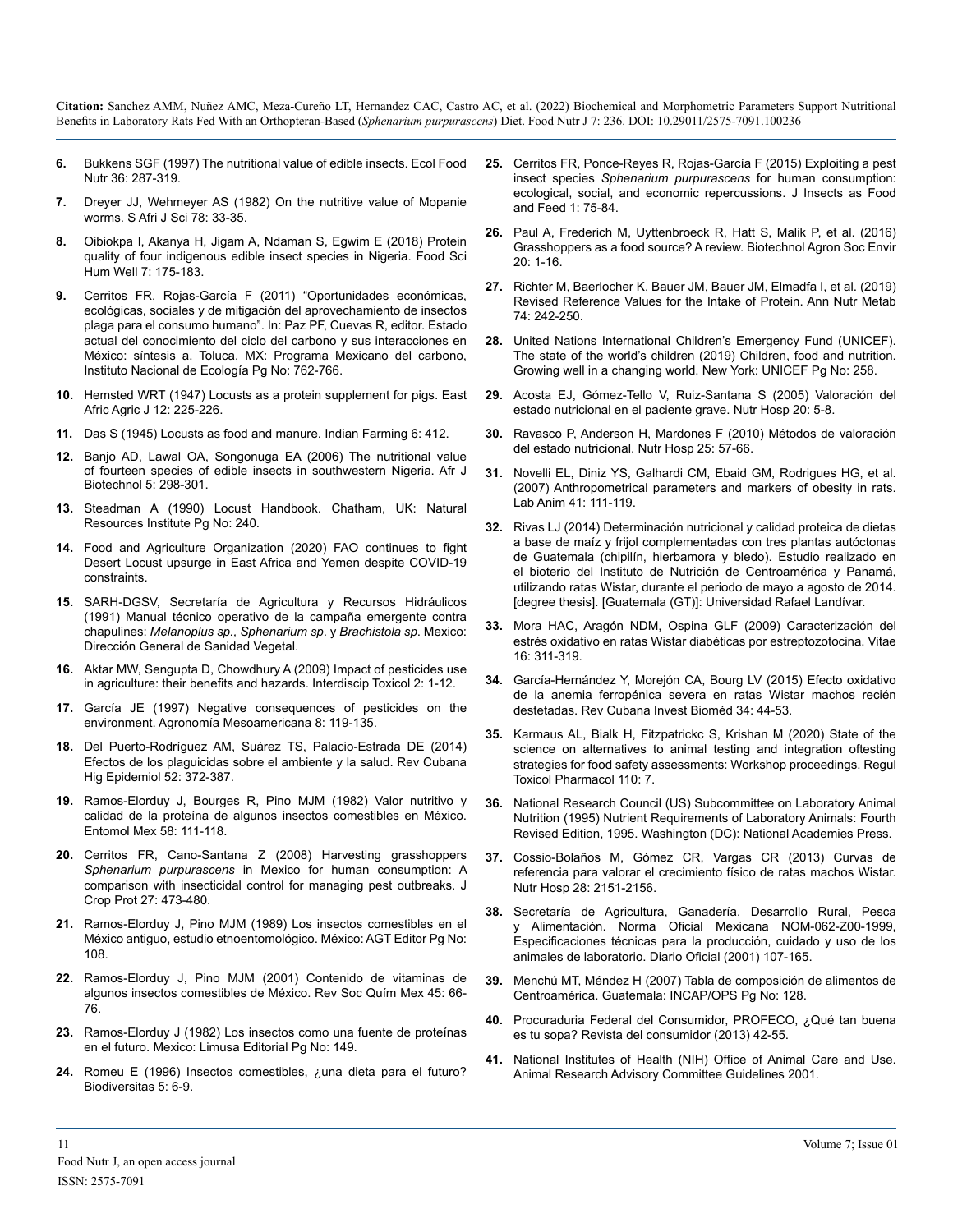- **42.** [Gallaher D \(1992\) Animal models in human nutrition research. Nutr](https://pubmed.ncbi.nlm.nih.gov/1293502/)  [Clin Pract 7: 37-39.](https://pubmed.ncbi.nlm.nih.gov/1293502/)
- **43.** [Hernández S \(2006\) El modelo animal en las investigaciones](https://dialnet.unirioja.es/servlet/articulo?codigo=3070252)  [biomédicas. Biomedicina 2: 252-256.](https://dialnet.unirioja.es/servlet/articulo?codigo=3070252)
- **44.** [Cruz-Rojas MC, Delgado-Buenrostro NL, Revuleta-Miranda ME \(2009\)](https://books.google.co.in/books/about/Gu%C3%ADa_b%C3%A1sica_ilustrada_para_el_manejo_d.html?id=vYu4YgEACAAJ&redir_esc=y)  [Guía básica ilustrada para el manejo de animales de laboratorio: ratón,](https://books.google.co.in/books/about/Gu%C3%ADa_b%C3%A1sica_ilustrada_para_el_manejo_d.html?id=vYu4YgEACAAJ&redir_esc=y)  [rata, hámster, jerbo, cobayo y conejo. México: Facultad de Estudios](https://books.google.co.in/books/about/Gu%C3%ADa_b%C3%A1sica_ilustrada_para_el_manejo_d.html?id=vYu4YgEACAAJ&redir_esc=y) [Superiores Cuautitlán, UNAM Pg No: 170.](https://books.google.co.in/books/about/Gu%C3%ADa_b%C3%A1sica_ilustrada_para_el_manejo_d.html?id=vYu4YgEACAAJ&redir_esc=y)
- **45.** [Phelps RJ, Struthers JK, Mayo SJL \(1975\) Investigations into the](https://www.tandfonline.com/doi/abs/10.1080/00445096.1975.11447501)  nutritive value of *Macrotermes falciger* [\(Isoptera: Termitidae\). Zoo Afr](https://www.tandfonline.com/doi/abs/10.1080/00445096.1975.11447501)  [10: 123-132.](https://www.tandfonline.com/doi/abs/10.1080/00445096.1975.11447501)
- **46.** [Finke MD, DeFoliart GR, Benevenga NJ \(1989\) Use of a four](https://pubmed.ncbi.nlm.nih.gov/2746371/)[parameter logistic model to evaluate the quality of the protein from](https://pubmed.ncbi.nlm.nih.gov/2746371/)  [three insect species when fed to rats. J Nutr 119: 864-871.](https://pubmed.ncbi.nlm.nih.gov/2746371/)
- **47.** [Finke MD \(2007\) Estimate of chitin in raw whole insects. Zoo Biology](https://pubmed.ncbi.nlm.nih.gov/19360565/) [26: 105-115.](https://pubmed.ncbi.nlm.nih.gov/19360565/)
- **48.** [Bernardis LL, Patterson BD \(1968\) Correlation between 'Lee index'](https://pubmed.ncbi.nlm.nih.gov/4868415/)  [and carcass fat content in weanling and adult female rats with](https://pubmed.ncbi.nlm.nih.gov/4868415/) [hypothalamic lesions. J Endocrinol 40: 527-528.](https://pubmed.ncbi.nlm.nih.gov/4868415/)
- **49.** [Suárez-Carmona W, Sánchez-Oliver AJ \(2018\) Índice de masa](http://www.aulamedica.es/nutricionclinicamedicina/pdf/5067.pdf)  [corporal: ventajas y desventajas de su uso en la obesidad. Relación](http://www.aulamedica.es/nutricionclinicamedicina/pdf/5067.pdf)  [con la fuerza y la actividad física. Nutr Clin Med 12: 128-139.](http://www.aulamedica.es/nutricionclinicamedicina/pdf/5067.pdf)
- **50.** [Du F, Higginbotham DA, White B \(2000\) Food intake, energy balance](https://pubmed.ncbi.nlm.nih.gov/10702578/#:~:text=The change in body fat,0.763%2C P %3C 0.001).)  [and serum leptin concentrations in rats fed low-protein diets. J Nutr](https://pubmed.ncbi.nlm.nih.gov/10702578/#:~:text=The change in body fat,0.763%2C P %3C 0.001).) [130: 514-521.](https://pubmed.ncbi.nlm.nih.gov/10702578/#:~:text=The change in body fat,0.763%2C P %3C 0.001).)
- **51.** [Pezeshki A, Zapata RC, Singh A, Yee NJ, Chelikani PK \(2016\) Low](https://pubmed.ncbi.nlm.nih.gov/27122299/)  [protein diets produce divergent effects on energy balance. Sci Rep](https://pubmed.ncbi.nlm.nih.gov/27122299/)  [6: 25145.](https://pubmed.ncbi.nlm.nih.gov/27122299/)
- **52.** [Etim N, Williams M, Akapabio U, Offiong E \(2014\) Hematological](https://citeseerx.ist.psu.edu/viewdoc/download?doi=10.1.1.845.9292&rep=rep1&type=pdf#:~:text=Dukes (1955) and Afolabi (,of individual and other factors.)  [parameters and factors affecting their values. Agricultural science 2:](https://citeseerx.ist.psu.edu/viewdoc/download?doi=10.1.1.845.9292&rep=rep1&type=pdf#:~:text=Dukes (1955) and Afolabi (,of individual and other factors.)  [37-47.](https://citeseerx.ist.psu.edu/viewdoc/download?doi=10.1.1.845.9292&rep=rep1&type=pdf#:~:text=Dukes (1955) and Afolabi (,of individual and other factors.)
- **53.** [Harlan Laboratories \(2019\) WI.](file:///C:/Users/phani/Desktop/../../ADMIN/Downloads/RatasWistarhojadedatos.pdf)
- **54.** [Charles River Laboratories \(1998\) Baseline hematology and clinical](https://www.criver.com/sites/default/files/resources/BaselineHematologyandClinicalChemistryValuesforCharlesRiverWistarRats%5BCrlWIBR%5DasaFunctionofSexandAgeSpring1998.pdf)  [chemistry values for Charles River Wistar Rats-\(CRL:\(WI\)BR\) as a](https://www.criver.com/sites/default/files/resources/BaselineHematologyandClinicalChemistryValuesforCharlesRiverWistarRats%5BCrlWIBR%5DasaFunctionofSexandAgeSpring1998.pdf) [function of sex and age. Technical bulletin.](https://www.criver.com/sites/default/files/resources/BaselineHematologyandClinicalChemistryValuesforCharlesRiverWistarRats%5BCrlWIBR%5DasaFunctionofSexandAgeSpring1998.pdf)
- **55.** [Giknis MLA, Clifford Ch B \(2008\) Clinical Laboratory Parameters for](https://www.criver.com/sites/default/files/resources/rm_rm_r_Wistar_Han_clin_lab_parameters_08.pdf)  [Crl:WI\(Han\).](https://www.criver.com/sites/default/files/resources/rm_rm_r_Wistar_Han_clin_lab_parameters_08.pdf)
- **56.** [Aparicio VA, Nebot E, Sánchez C, Porres J, López JM, et al. \(2011\)](https://pubmed.ncbi.nlm.nih.gov/22411399/) [Resistance training reduces the metabolic acidosis and hepatic and](https://pubmed.ncbi.nlm.nih.gov/22411399/)  [renal hypertrophy caused by the consumption of a high protein diet in](https://pubmed.ncbi.nlm.nih.gov/22411399/)  [rats. Nutri Hosp 26: 1478-1486.](https://pubmed.ncbi.nlm.nih.gov/22411399/)
- **57.** [Gross LS, Li L, Ford ES, Liu S \(2004\) Increased consumption of](https://pubmed.ncbi.nlm.nih.gov/15113714/) [refined carbohydrates and the epidemic of type 2 diabetes in the](https://pubmed.ncbi.nlm.nih.gov/15113714/)  [United States: an ecologic assessment. Am J Clin Nutr 79: 774-779.](https://pubmed.ncbi.nlm.nih.gov/15113714/)
- **58.** [Malik VS, Popkin BM, Bray GA, Després JP, Willett WC, et al. \(2010\)](https://pubmed.ncbi.nlm.nih.gov/20693348/)  [Sugar-sweetened beverages and risk of metabolic syndrome and type](https://pubmed.ncbi.nlm.nih.gov/20693348/) [2 diabetes: a meta-analysis. Diab Care 33: 2477-2483.](https://pubmed.ncbi.nlm.nih.gov/20693348/)
- **59.** [Shin HJ, Cho E, Lee HJ, Fung TT, Rimm E, et al. \(2014\) Instant noodle](https://pubmed.ncbi.nlm.nih.gov/24966409/)  [intake and dietary patterns are associated with distinct cardiometabolic](https://pubmed.ncbi.nlm.nih.gov/24966409/)  [risk factors in Korea. J Nutr 144: 1247-1255.](https://pubmed.ncbi.nlm.nih.gov/24966409/)
- **60.** [Huh IS, Kim H, Jo HK, Lim CS, Kim JS, Kim SJ, et al. \(2017\) Instant](https://pubmed.ncbi.nlm.nih.gov/28584580/#:~:text=In female students%2C diastolic blood,students aged 18%2D29 years.) [noodle consumption is associated with cardiometabolic risk factors](https://pubmed.ncbi.nlm.nih.gov/28584580/#:~:text=In female students%2C diastolic blood,students aged 18%2D29 years.)  [among college students in Seoul. Nutr Res Pract 11: 232-239.](https://pubmed.ncbi.nlm.nih.gov/28584580/#:~:text=In female students%2C diastolic blood,students aged 18%2D29 years.)
- **61.** [Castillo AM, Alavez V, Castro-Porras L, Martínez Y, Cerritos FR \(2020\)](https://www.frontiersin.org/articles/10.3389/fsufs.2020.00005/full)  [Analysis of the current agricultural production system, environmental,](https://www.frontiersin.org/articles/10.3389/fsufs.2020.00005/full)  [and health indicators: necessary the rediscovering of the pre-hispanic](https://www.frontiersin.org/articles/10.3389/fsufs.2020.00005/full)  [Mesoamerican diet?. Front Sustain Food Syst 4: 5.](https://www.frontiersin.org/articles/10.3389/fsufs.2020.00005/full)
- **62.** [Vega N, Ponce R, Martínez Y, Carrasco O, Cerritos FR \(2018\)](https://www.frontiersin.org/articles/10.3389/fsufs.2018.00088/full)  [Implications of the Western diet for agricultural production, health and](https://www.frontiersin.org/articles/10.3389/fsufs.2018.00088/full)  [climate change. Front Sustain Food Syst 2: 1-5.](https://www.frontiersin.org/articles/10.3389/fsufs.2018.00088/full)
- **63.** [Botezelli JD, Dalia R, Reis M, Barbieri R, Rezende T, et al. \(2010\)](https://pubmed.ncbi.nlm.nih.gov/20573247/)  [Chronic consumption of fructose rich soft drinks alter tissue lipids of](https://pubmed.ncbi.nlm.nih.gov/20573247/)  [rats. Diabetol Metab Syndr 2: 43.](https://pubmed.ncbi.nlm.nih.gov/20573247/)
- **64.** [Legeza B, Marcolongo P, Gamberucci A, Varga V, Bánhegy G, et al.](https://pubmed.ncbi.nlm.nih.gov/28445389/) [\(2017\) Fructose, Glucocorticoids and Adipose Tissue: Implications for](https://pubmed.ncbi.nlm.nih.gov/28445389/)  [the Metabolic Syndrome. Nutrients 9: 426.](https://pubmed.ncbi.nlm.nih.gov/28445389/)
- **65.** [Meyer JH \(1958\) Interactions of dietary fiber and protein on food intake](https://journals.physiology.org/doi/abs/10.1152/ajplegacy.1958.193.3.488)  [and body composition of growing rats. Am. J. Physiol 193: 488-494.](https://journals.physiology.org/doi/abs/10.1152/ajplegacy.1958.193.3.488)
- **66.** [Isganaitis E, Lustig RH \(2005\) Fast Food, Central Nervous System](https://pubmed.ncbi.nlm.nih.gov/16166564/) [Insulin Resistance and Obesity. Arterioscler Thromb Vasc Biol 25:](https://pubmed.ncbi.nlm.nih.gov/16166564/)  [2451-2462.](https://pubmed.ncbi.nlm.nih.gov/16166564/)
- **67.** [Hallfrisch J \(1990\) Metabolic effects of dietary fructose. FASEB J 4:](https://pubmed.ncbi.nlm.nih.gov/2189777/)  [2652-2660.](https://pubmed.ncbi.nlm.nih.gov/2189777/)
- **68.** [Loza-Medrano SS, Baiza-Gutman LA, Ibáñez-Hernández MA, Cruz-](https://www.medigraphic.com/pdfs/imss/im-2018/im185j.pdf)[López M, Díaz-Flores M \(2018\) Alteraciones moleculares inducidas](https://www.medigraphic.com/pdfs/imss/im-2018/im185j.pdf)  [por fructosa y su impacto en las enfermedades metabólicas. Rev Med](https://www.medigraphic.com/pdfs/imss/im-2018/im185j.pdf)  [Inst Mex Seguro Soc 56: 491-504.](https://www.medigraphic.com/pdfs/imss/im-2018/im185j.pdf)
- **69.** [Kovačević S, Nestorov J, Matić G, Elaković I \(](https://pubmed.ncbi.nlm.nih.gov/27324140/)**2017**) Fructose and [stress induce opposite effects on lipid metabolism in the visceral](https://pubmed.ncbi.nlm.nih.gov/27324140/)  [adipose tissue of adult female rats through glucocorticoid action. Eur](https://pubmed.ncbi.nlm.nih.gov/27324140/) [J Nutr 56: 2115-2128.](https://pubmed.ncbi.nlm.nih.gov/27324140/)
- **70.** Carvallo P, Carvallo E, Barbosa-da-Silva S, Mandarim-de-Lacerda CA, Hernández A, et al. (2019) Metabolic Effects of Excessive Fructose Consumption Added. Int J Morphol 37: 1058-1066.
- **71.** [Botella CJI, Lledín BMD, Valero GM, Varela DC \(2001\) Leptina:](https://scielo.isciii.es/scielo.php?script=sci_abstract&pid=S0212-71992001000300012#:~:text=Leptina%3A implicaciones fisiol%C3%B3gicas y cl%C3%ADnicas.&text=La leptina es una prote%C3%ADna,mutante asociado con obesidad m%C3%B3rbida.)  [implicaciones fisiológicas y clínicas. An Med Interna 18: 48-56.](https://scielo.isciii.es/scielo.php?script=sci_abstract&pid=S0212-71992001000300012#:~:text=Leptina%3A implicaciones fisiol%C3%B3gicas y cl%C3%ADnicas.&text=La leptina es una prote%C3%ADna,mutante asociado con obesidad m%C3%B3rbida.)
- **72.** [Friedman JM, Halaas JL \(1998\) Leptin and the regulation of body](https://www.nature.com/articles/27376#:~:text=Leptin acts as part of,endocrine responses is also seen.)  [weight in mammals. Nature 395: 763-770.](https://www.nature.com/articles/27376#:~:text=Leptin acts as part of,endocrine responses is also seen.)
- **73.** [Erlanson-Albertsson C, Lindqvist A \(2010\) Fructose affects](https://pubmed.ncbi.nlm.nih.gov/20085790/) [enzymes involved in the synthesis and degradation of hypothalamic](https://pubmed.ncbi.nlm.nih.gov/20085790/)  [endocannabinoids. Regul Pept 161: 87-91.](https://pubmed.ncbi.nlm.nih.gov/20085790/)
- **74.** [Wegier A, Alavez V, Pérez-López J, Calzada L, Cerritos R \(2017\) Beef](https://www.sciencedirect.com/science/article/abs/pii/S1439179117300324#:~:text=Based on the calculated FCRs,while simultaneously releasing maize for)  [or grasshopper hamburgers: The ecological implications of choosing](https://www.sciencedirect.com/science/article/abs/pii/S1439179117300324#:~:text=Based on the calculated FCRs,while simultaneously releasing maize for)  [one over the other? Basic Appl Ecol 26: 89-100.](https://www.sciencedirect.com/science/article/abs/pii/S1439179117300324#:~:text=Based on the calculated FCRs,while simultaneously releasing maize for)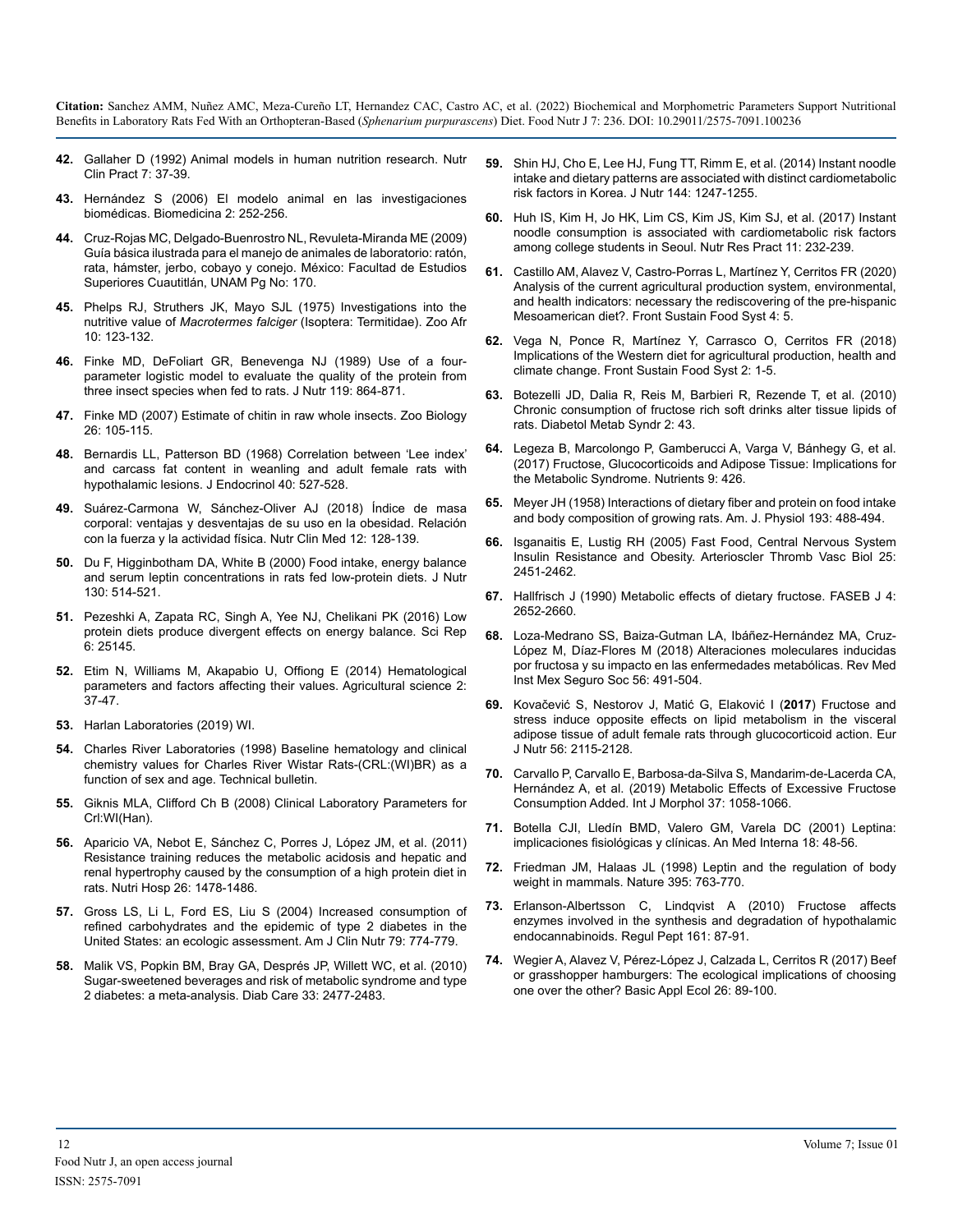#### **Supplementary Material**

| Sample (100 g)                 |                            |                            |  |  |  |
|--------------------------------|----------------------------|----------------------------|--|--|--|
|                                | <b>Boiled grasshoppers</b> | <b>Toasted grasshopper</b> |  |  |  |
| Moisture (g)                   | 4.63                       | 7.76                       |  |  |  |
| Ash $(g)$                      | 14.08                      | 3.35                       |  |  |  |
| Lipids $(g)$ (ether extract)   | 10.40                      | 10.40                      |  |  |  |
| Protein $(g)$                  | 52.40                      | 59.75                      |  |  |  |
| Dietary fiber (g)              | 18.49                      | 18.74                      |  |  |  |
| Digestible carbohydrates** (g) | <b>UD</b>                  | <b>UD</b>                  |  |  |  |
| Energy value (kcal)            | 303.20                     | 332.60                     |  |  |  |
| UD: Undetected                 |                            |                            |  |  |  |

**Table S1:** Proximal analysis of grasshopper samples from two different cooking methods. The data shown in the study belonged to toasted grasshoppers. The results are an average of three repetitions with a variation coefficient fewer than 5%. Analyses were realized conducted in the Facultad de Química, UNAM.

| Ingredients [%] |               |                       |                                              |                                 |                                |                  |                           |
|-----------------|---------------|-----------------------|----------------------------------------------|---------------------------------|--------------------------------|------------------|---------------------------|
| Group           |               | Grasshopper<br>powder | <b>Nixtamalized corn</b><br>flour, dry mass* | Amaranth,<br>burst <sup>*</sup> | Peanut, toasted<br>$w/o$ salt* | Pearl<br>barley* | <b>Instant noodles</b> ** |
|                 | Protein       | 13.44                 | 4.32                                         | 1.53                            | 3.13                           | 0.66             |                           |
|                 | Lipids        | 2.34                  | 1.75                                         | 0.69                            | 6.57                           | 0.08             |                           |
| <b>SPD</b>      | Fiber         | 4.21                  | 4.44                                         | 0.98                            | 1.06                           | 1.03             | N/A                       |
|                 | Carbohydrates | 1.11                  | 35.31                                        | 7.00                            | 2.85                           | 5.14             |                           |
|                 | Ash           | 0.75                  | 0.73                                         | 0.32                            | 0.48                           | 0.07             |                           |
|                 | Protein       | 7.19                  | 4.82                                         | 1.16                            | 3.99                           | 0.98             |                           |
|                 | Lipids        | 1.25                  | 1.95                                         | 0.52                            | 8.38                           | 0.11             |                           |
| <b>LPD</b>      | Fiber         | 2.26                  | 4.96                                         | 0.74                            | 1.35                           | 1.55             | $\rm N/A$                 |
|                 | Carbohydrates | 0.59                  | 39.39                                        | 5.29                            | 3.63                           | 7.70             |                           |
|                 | Ash           | 0.40                  | 0.81                                         | 0.24                            | 0.61                           | 0.11             |                           |